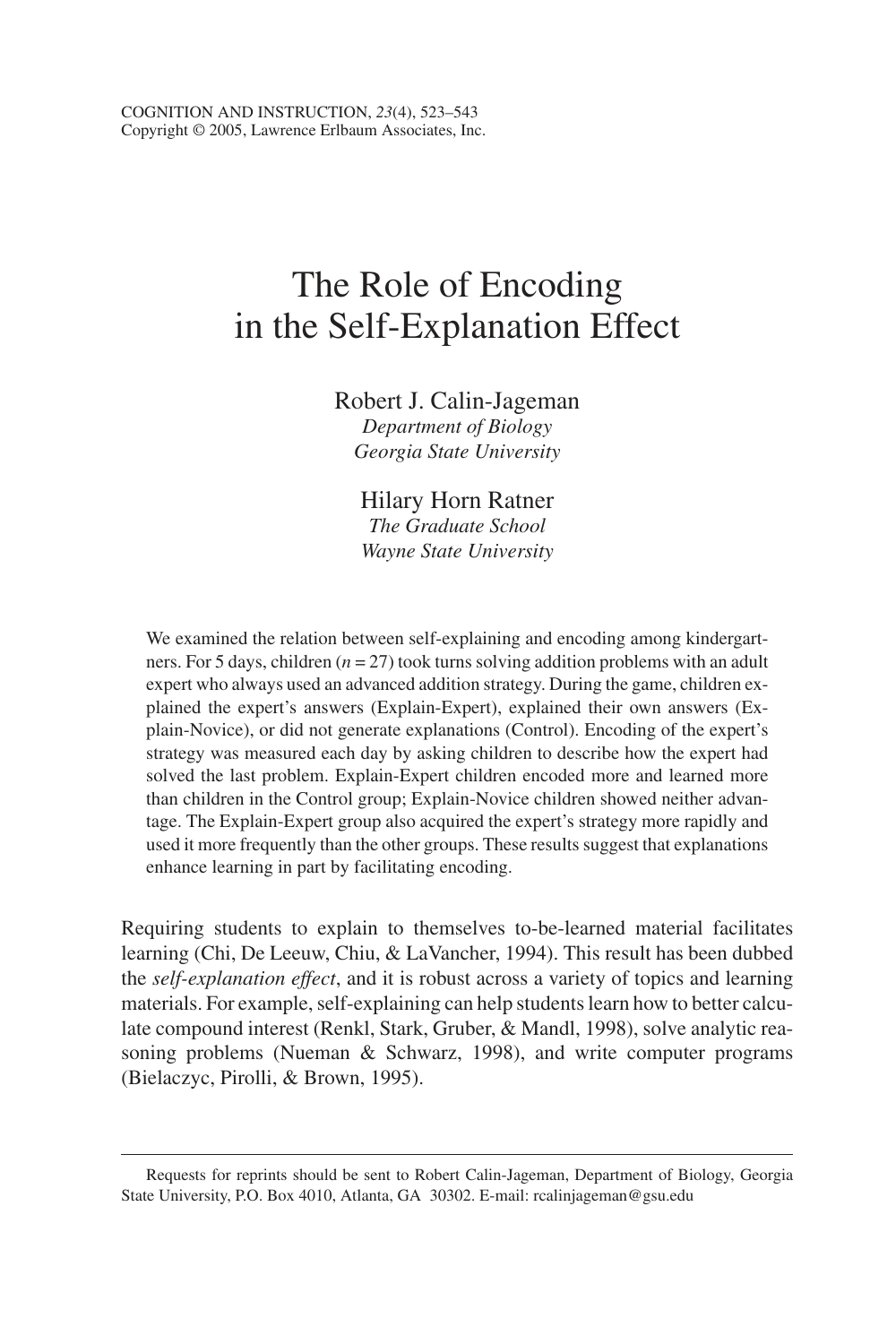#### 524 CALIN-JAGEMAN AND HORN RATNER

Two related theories have been proposed to account for the self-explanation effect (Chi, 2000). One approach, known as the *incomplete-texts* approach, suggests that self-explaining encourages students to draw inferences to fill in information omitted from their study materials (VanLehn, Jones, & Chi, 1992). Another approach, *repairing mental models*, suggests that the focus of self-explaining is not on the inadequacies of the study materials but on the deficiencies in the student's mental model of the topic (Chi, 2000). According to this view, self-explaining helps children detect and repair inaccuracies in their mental models of the topic domain.

These approaches to the self-explanation effect are distinct, but they both imply that the cognitive efforts elicited by self-explaining have an impact on students' memories. Specifically, both imply that self-explaining facilitates encoding, the initial process of storing information into memory. In the incomplete-text approach, self-explanations help students infer information omitted from their study materials. This new information is encoded into memory and then available to facilitate later performance. Students who do not self-explain do not infer the omitted information and thus encode less information while studying. This assumption was specifically built in to a computational model of the incomplete text approach (VanLehn et al., 1992). Similarly, the repairing mental models approach suggests that self-explaining focuses attention on material that contradicts or completes a student's understanding of a topic. This new material is encoded into memory through the repaired knowledge, thus improving the student's understanding of the topic. Students who do not self-explain are less likely to pay attention to this material and encode it into memory. Thus, *both* approaches predict that self-explaining facilitates encoding.

Although both accounts of the self-explanation effect predict a strong relation with encoding, there is relatively little empirical data demonstrating this relation. For instance, Chi, Bassok, Lewis, Reimann, and Glaser (1989) found that good learners who frequently self-explain refer back to the study materials less frequently than poor learners who do not frequently self-explain. VanLehn et al. (1992) interpreted this finding to indicate that good learners had better encoded their study materials and thus did not need to review them while solving problems on their own. This account is certainly plausible; however, it is not clear from the finding whether or how encoding may have contributed to the self-explanation effect. One goal of this study is to provide stronger evidence for a link between encoding and the benefits of self-explaining information.

#### SELF-EXPLAINING FOR YOUNG STUDENTS

A second aim for this study is to explore the significance of encoding in self-explanations among young children. Research on the self-explanation effect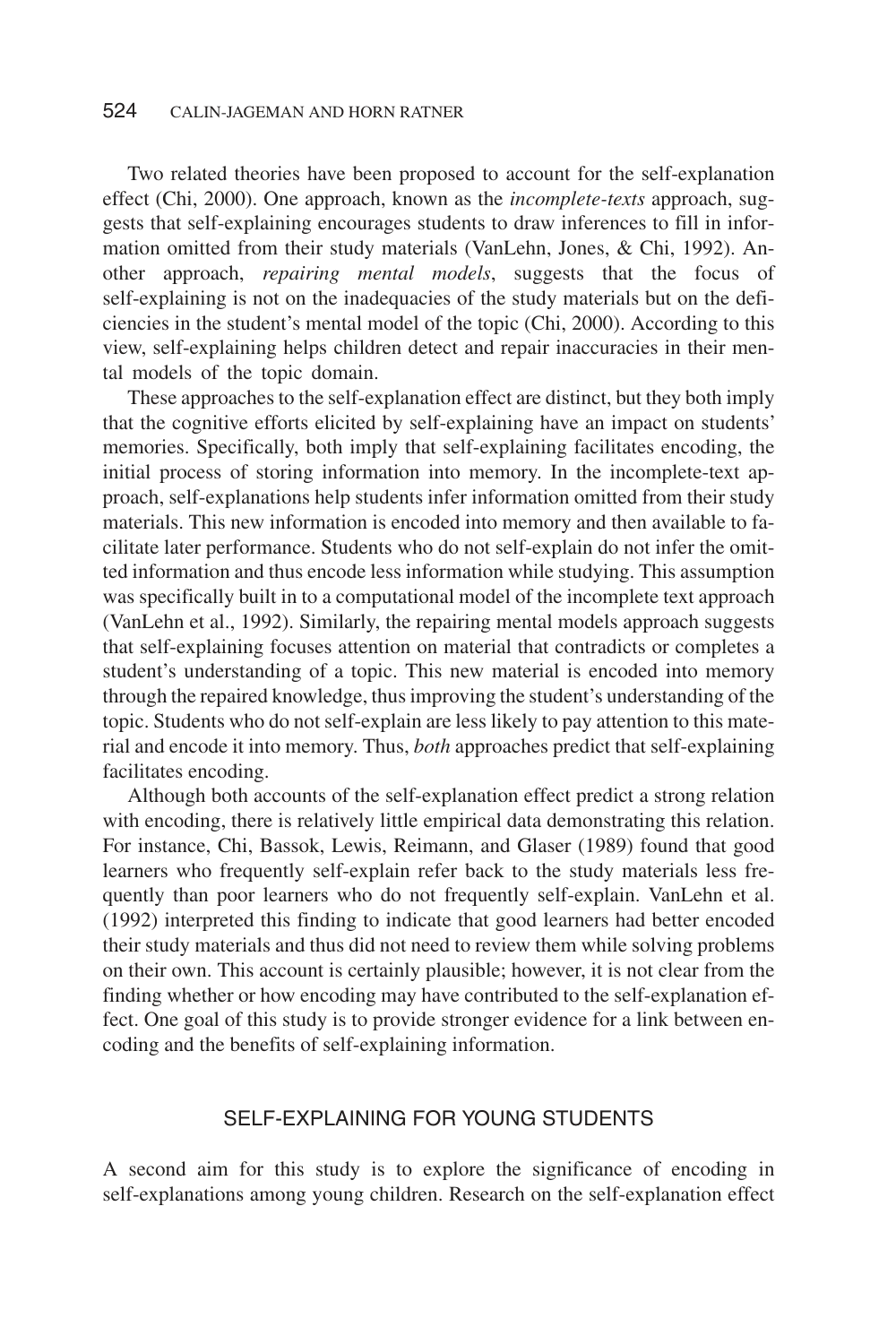has only recently been extended to young students because the original protocols required participants to explain materials presented in text, and this literacy requirement seemed to preclude young learners. Siegler (1995), however, has developed a modified protocol in which students are asked to explain the actions of an adult expert. This approach eliminates reading requirements, and it has been used to show that the benefits of self-explaining extend even to very young children. For example, children prompted to explain the actions of an adult expert can improve their conservation skills (preshoolers, Siegler, 1995), acquire an advanced tic-tac-toe strategy (kindergarten–second graders; Crowley & Siegler, 1999), and enhance their theories of balance (kindergarten–third graders; Peters, Messer, Smith, & Davey, 1999; Pine & Messer, 2000).

Although these studies show that the benefits of self-explaining extend to younger children and are not limited to interactions with text, the effects are not well understood. The few studies of the self-explanation effect with young children have focused on demonstrating the effect rather than identifying the mechanisms that underlie it. Furthermore, it is unclear whether theories linking self-explaining and encoding (Chi, 2000; Neuman & Schwarz, 2000; VanLehn, Jones, & Chi, 1992) would apply to younger learners. Not only is age of the learner relevant, but also the change in the task. Self-explanation experiments conducted with young children are explicitly social, requiring interaction between two people and requiring that a novice explain another person's expert behavior rather than words within a text. The social context may lead children to enact different types of learning processes, including appropriation (Rogoff, 1990) and perspective-taking (Newman, 1986), and facilitated encoding may be less relevant.

In addition, it is not clear if enhanced encoding would benefit young children in the same way that it does older students. For example, Miller (2000) has suggested that young children may display a utilization deficiency; they may encode new information but not benefit from it due to inefficiencies in strategy use, constraints on working memory resources, and motivation. On the other hand, there is some empirical evidence suggesting that children can benefit from their memories of an adult's behavior. Specifically, Ratner, Wendorf, and Hill (2004) have found that kindergartners who participated in a series of memory games with an adult improved more if they also reproduced more of the adult's routine in the game. These considerations make it clear that the relations among self-explaining, encoding, and learning cannot necessarily be extrapolated from older to younger students.

#### THIS STUDY

In this experiment we attempt to directly assess the relation between self-explaining and encoding among kindergartners. As a learning task, we developed a simple addition skills game. Children could play this game on their own or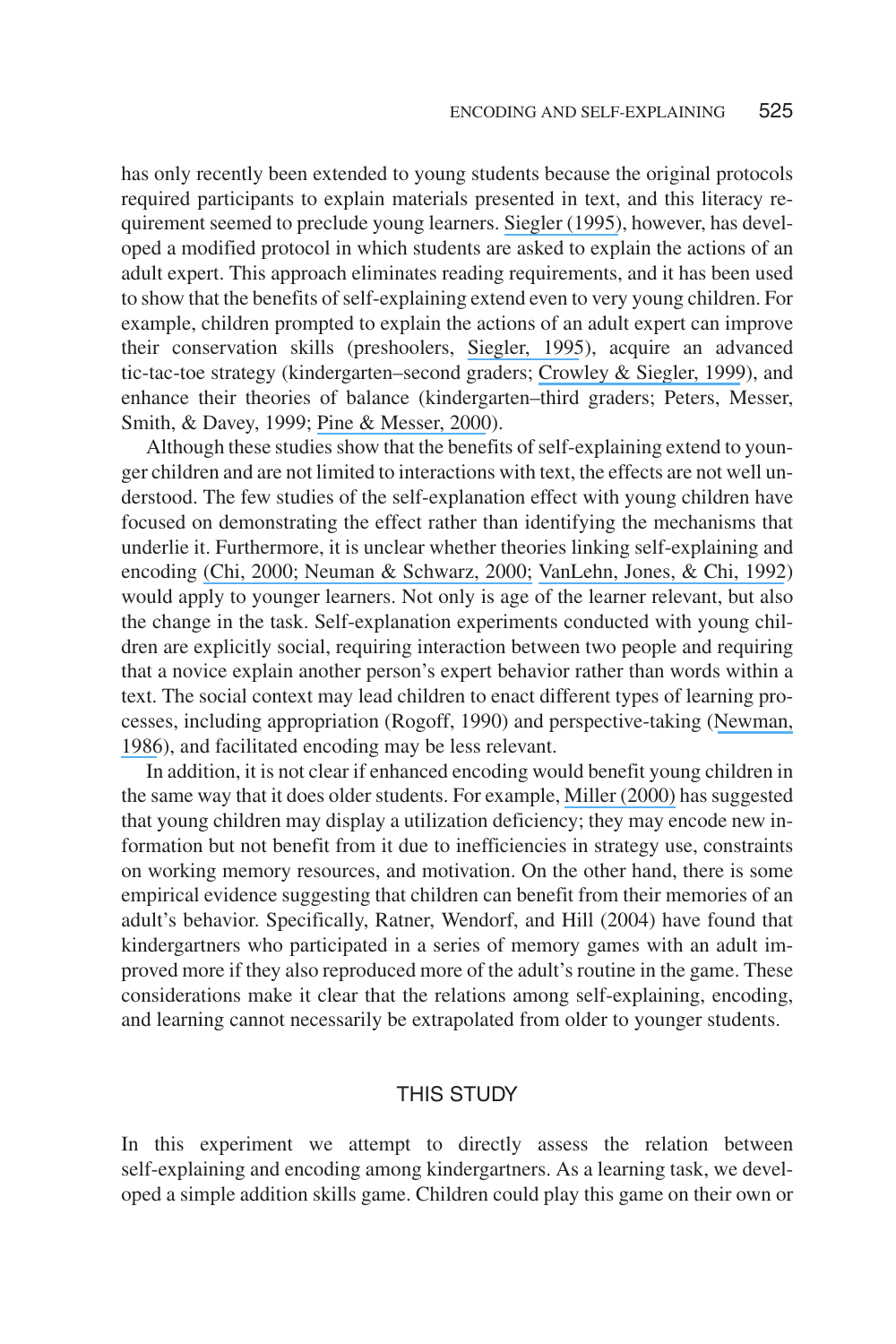take turns with an adult expert (the first author). The two-person version of the game provided an entertaining context in which to have children observe an advanced addition strategy. Specifically, the expert overtly used the *count-all* strategy, an addition strategy the children had yet to develop.

The addition game also allowed us to periodically measure children's encoding of the expert's strategy. After each round of play, children were asked to demonstrate how the expert had solved the last problem. We considered responses to this prompt to reflect children's overall encoding of the demonstrated strategy.

We designed our experimental conditions to answer two questions: (a) Does self-explaining facilitate encoding? (b) Is this facilitation necessary for improving learning? To address the first question, we varied whether or not children were prompted to explain the expert's reasoning. Children in the Control group were not prompted for explanations. Children in the Explain-Expert group were asked "How did I [the expert] know that" after each of the expert's turns. The Explain-Expert condition represents the standard self-explanation condition in which students explain either the writing or the actions of an expert. Thus, we expected children in the Explain-Expert condition to learn more than children in the Control group. The critical comparison was whether or not the Explain-Expert condition would similarly facilitate encoding.

To investigate whether or not facilitated encoding is necessary for the self-explanation effect, we attempted to dissociate the explanation process from encoding of the expert's strategy. In a third experimental condition, children in the Explain-Novice group were asked "How did you know that?" after each of their turns. This prompt requires children to generate explanations, but does not direct their attention to the expert's strategy. We thus hypothesized that the Explain-Novice condition would not facilitate encoding of the expert's strategy relative to the Control condition. If encoding of the expert's strategy is necessary for the self-explanation effect, this condition should also fail to facilitate learning.

To ensure a detailed understanding of the interrelationships among self-explaining, encoding, and strategy acquisition, we observed children over multiple sessions over a short period of time and analyzed each trial intensively. This microgenetic method is particularly useful for observing strategy acquisition (e.g., Siegler, 2000) because cognitive changes do not necessarily proceed in a linear fashion. Regressions as well as progressions; transitional states that are temporary, but necessary; and uneven generalizations all can occur and would go undetected if not analyzed across frequent episodes. This approach is also critical to evaluate Siegler's (1996) theory that multiple strategies can coexist during the same period, and that experience leads to modifications in current strategies as well as new strategies. An implication of this approach is that children playing the addition game might use several strategies but that, over the course of the study, the relative frequency of their use should change and that certain patterns of use should predict greater or lesser success in the task.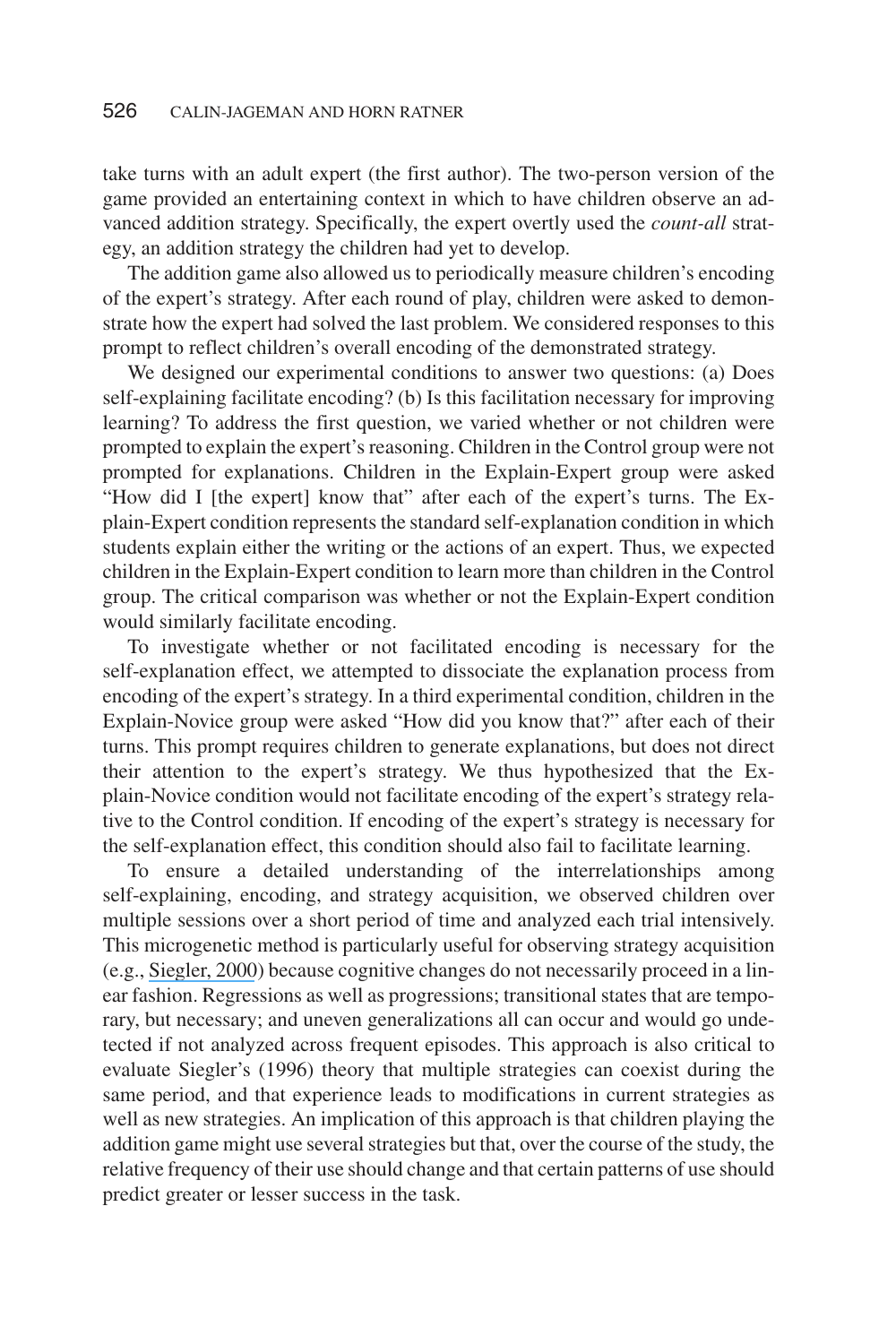Siegler (1995) previously contrasted the benefits children accrue from generating Explain-Expert versus Explain-Novice explanations. As predicted here, he showed that children prompted to explain an expert's reasoning (Explain-Expert) learn more than children who prompted to explain their own reasoning (Explain-Novice). Siegler's study did not, however, measure encoding. Moreover, the results are difficult to interpret. Children in his Explain-Novice condition were prompted *before* receiving feedback and thus explained many incorrect answers. Children in the Explain-Expert group only explained the expert's correct answers. It is unclear, then, whether the observed differences in learning were due to explaining another's reasoning or simply explaining correct reasoning. This experiment avoids this confound by prompting children in the Explain-Novice group *after* feedback. Thus, children in the Explain-Novice group were asked either "How did you know that?" or "How could you have known that?" after each of their turns, with the prompt being determined by their accuracy on that turn.

To summarize, children played an addition game with an adult expert who repeatedly demonstrated an advanced addition strategy. During the game, children either (a) explained the expert's answers (Explain-Expert), (b) explained their own answers (Explain-Novice), or (c) did not generate explanations (Control). Encoding of the expert's strategy was measured after each round of game play. It was hypothesized that Explain-Expert children would have an advantage in learning and encoding relative to the Control group, whereas Explain-Novice children would have neither advantage.

## METHOD

#### **Participants**

Participants were drawn from the kindergarten classes of two elementary schools in the same district in the Detroit metropolitan area. The district enrollment included 31% economically disadvantaged children (Michigan free-lunch program) and ranked in the 40th percentile statewide for elementary math education.

To select participants, a pretest was administered to 18 boys and 21 girls. Criteria for inclusion are discussed in the procedures section. Of the 39 children pretested, 11 (8 girls, 3 boys) exceeded the criteria for inclusion. These children did not complete any further experimental sessions. One child qualified but withdrew after the first experimental session. The remaining 27 children were randomly assigned to one of three groups: Control  $(n = 9, 6$  boys, 3 girls), Explain-Novice  $(n = 1, 1)$ 9, 5 boys, 4 girls), and Explain-Expert (*n* = 9, 4 boys, 5 girls). Children were an average age of 5 years and 3 months (range  $=$  4 years, 11 months to 5 years, 11 months). Children completed the experiment early in their first semester of kindergarten, prior to any classroom training in addition skills.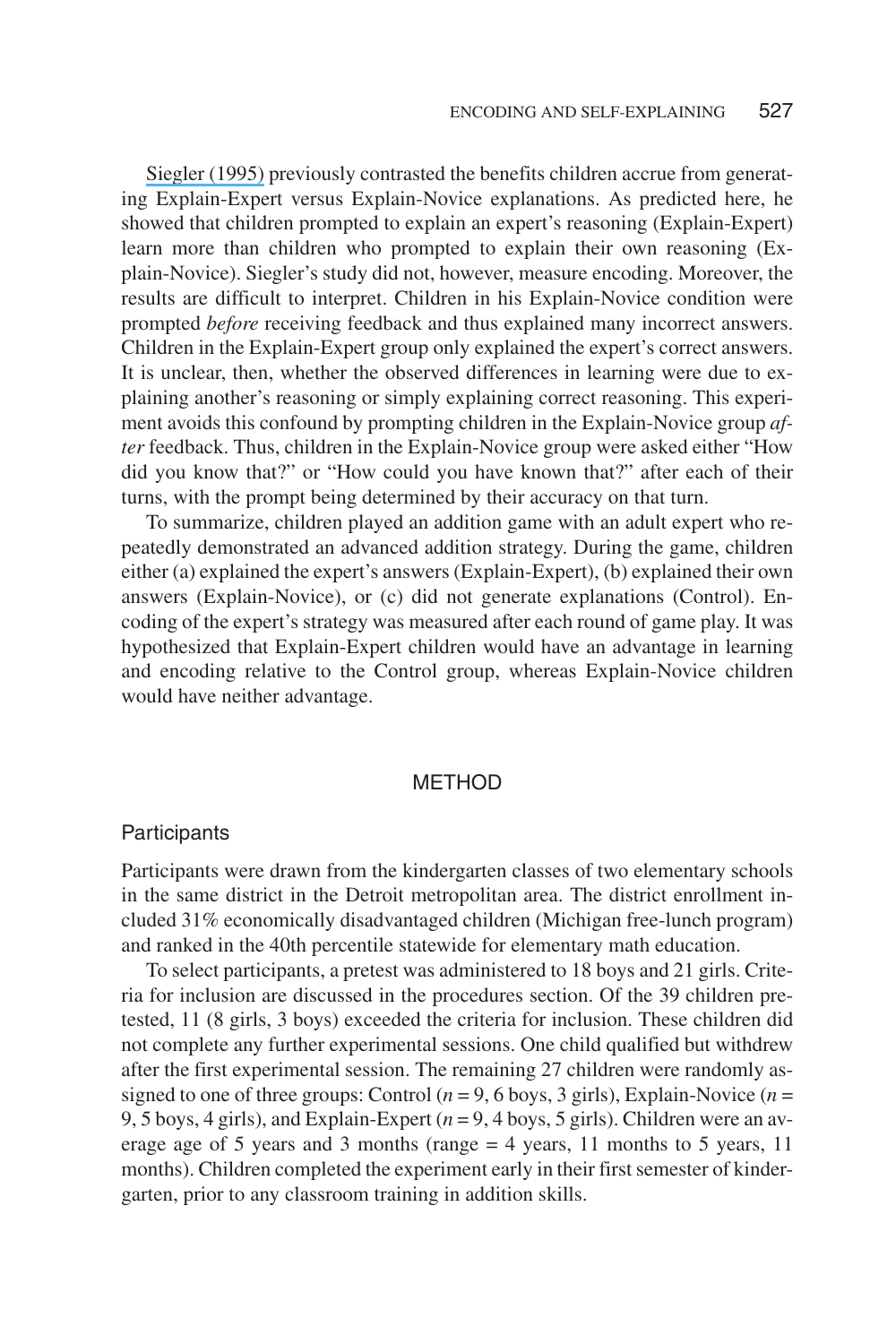#### **Materials**

Problems. The addition problems for the experiment were two-addend problems with positive integer addends greater than 1 and sums between 6 and 10 (inclusive). To focus on children's counting strategies, "double" problems (both addends of the same value) were not included. Previous research has shown that elementary-school children solve double problems with retrieval strategies more often than nondouble problems (Ashcraft, 1992). To minimize differences in difficulty in the problem set, all problems were presented with the larger addend first. Addition problems in which the larger addend comes second are more difficult for young children than problems in which the larger addend comes first (Geary, Brown, & Samaranayake, 1991).

These criteria allowed for 11 unique addition problems. The problem " $6 + 4$ " was dropped, to leave 10 problems. These were split into two sets, A and B, each having five problems. Test A served as the pretest for half the children; Test B for the remainder. During each experimental session, children solved four problems (randomly drawn without replacement from set A or B) and observed the expert (first author) solving four problems (randomly drawn without replacement from the opposite set). For each child, the observed–solved sets were rotated through the experimental sessions.

Math game. Problems were presented via a board game called the "The Treasure-Chest Game." The game consisted of a laminated picture of a treasure chest with a two-part "lid"; each side of the lid could be opened and closed independently. A handle in the middle of the treasure chest, however, could open both sides of the lid at once.

For each problem, the treasure chest was completely opened. The expert presented the first addend in chips and asked the child to identify the quantity. The child then put the first addend in the treasure chest by moving the chips onto the chest and closing the left side of the lid over them. The second addend was then presented and quantified. The expert placed the second addend in the chest by moving them onto the chest and closing the right side of the lid over them. The task was then to determine the total number of chips in the treasure chest. Answers could be checked by opening the chest and counting the actual number of chips placed inside.

Children played the treasure-chest game alone during the pretest; they took turns with the expert (first author) during the experimental sessions. During their turns, children were given the following prompt: "You put in X chips and then I put in Y more. How many are in the whole treasure chest?" Once an answer was given, the lid was lifted and the child identified the correct quantity. Correct answers were praised by saying "You got it right, good job." For incorrect answers, the expert said, "Oh it's Z, so  $X + Y$  is Z."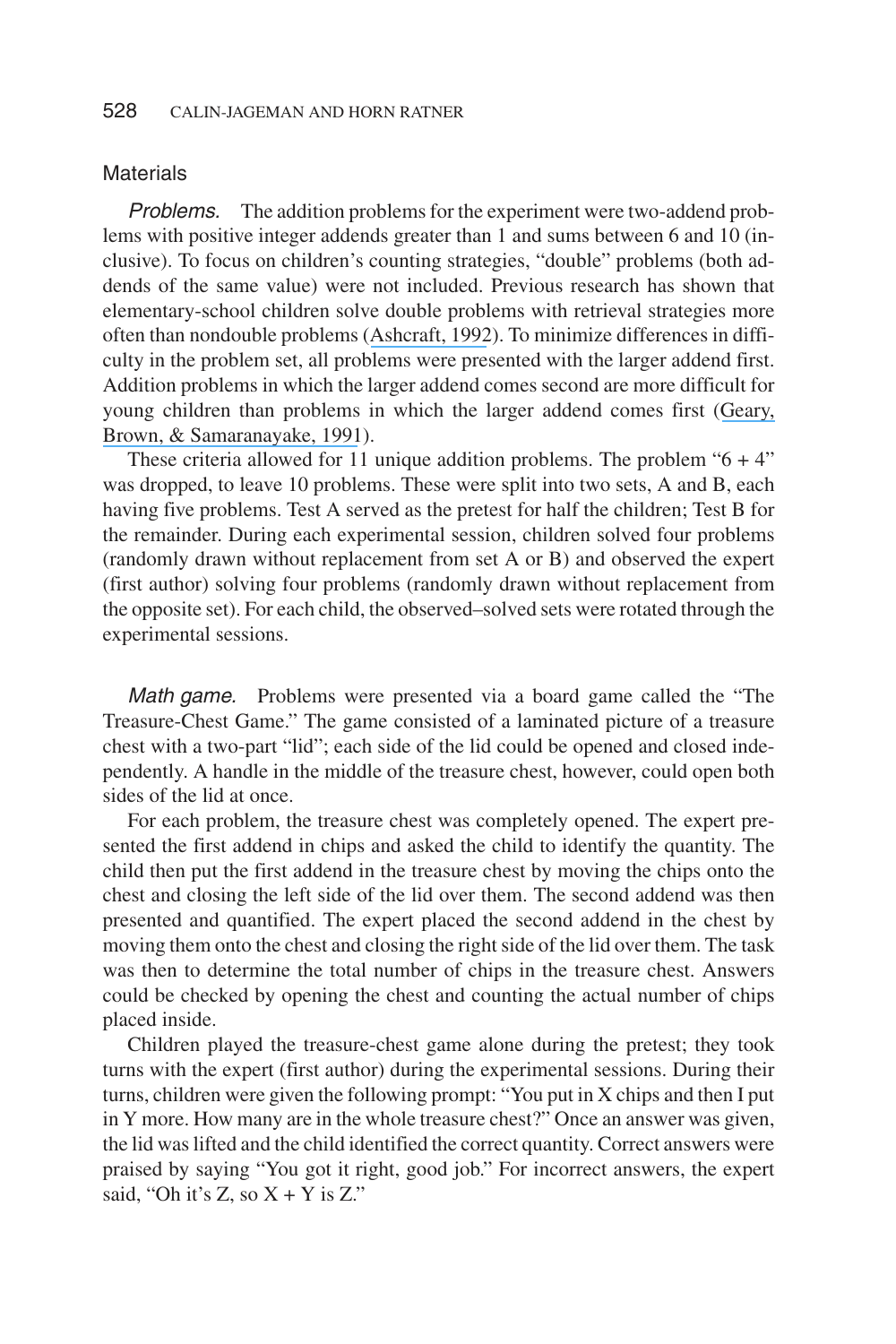On the expert's turns, the experimenter would say, "You put in X chips and then I put in Y more. Now I have to figure out how many are in the whole treasure chest." The expert always solved problems by overtly using a "count-all" strategy (counting each addend on fingers separately, and then counting their sum).

Encoding task. When playing the treasure-chest game, the expert used an overt counting strategy. To measure which aspects of that strategy children encoded, they were asked to reproduce the expert's behavior. Specifically, children were given the following prompt at the end of each session:

When we played the treasure-chest game I did the last one. You put in X pieces of treasure and then I put in Y pieces. It was my turn to figure out how many pieces of treasure were in the whole treasure chest. What did I do to figure that one out? Show me what I said and what I did.

Children often responded verbally to this prompt (e.g., "you counted"). Children were then encouraged to actually demonstrate the expert's strategies (e.g., "Show me what I did"). Children were not given feedback after making their responses.

Video equipment. All portions of the experiment were videotaped with standard video recording equipment.

#### Procedure

Pretest. Children were introduced to the treasure-chest game and solved a practice problem  $(2 + 1)$ . Children were then asked to solve five problems (set A or set B). The pretest ended with the expert asking to take a turn and solving a problem. After this demonstration, children's encoding of the expert's strategy was measured (see earlier).

Children were selected for inclusion on the basis of their pretest performance. Children were excluded if they (a) could not accurately identify chip quantities corresponding to each addend, (b) used a count-all strategy, or (c) scored better than 50% on the pretest. All children met the first criterion; 11 jointly exceeded the second and third criteria.

Experimental sessions. In each session, children took turns with the expert playing the treasure-chest game, solving four problems and observing the expert solve four problems. Interleaving children's observations of the expert strategy with measurements of their performance helped maintain children's interest in the experiment and eliminated the need for separate training and measurement sessions.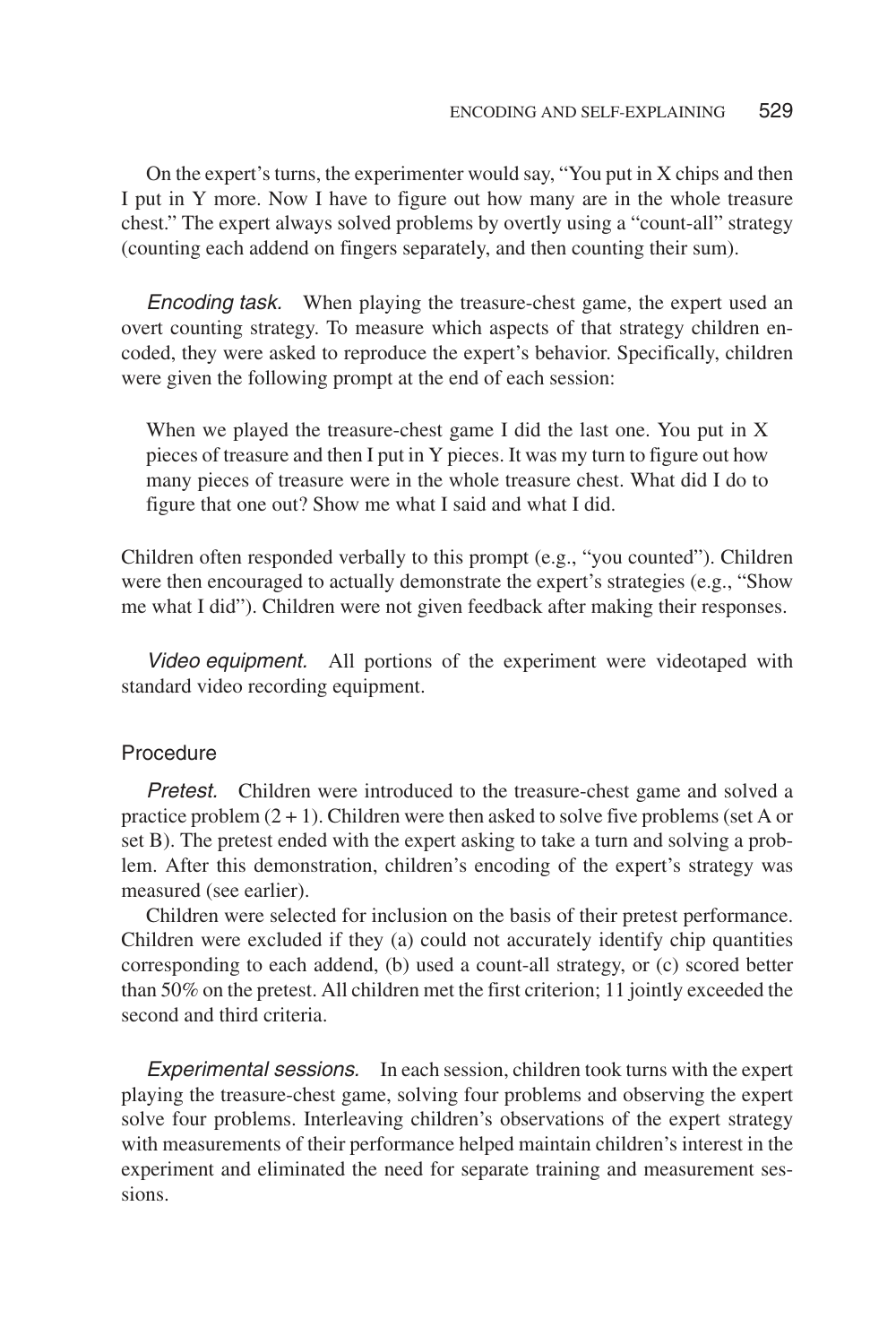#### 530 CALIN-JAGEMAN AND HORN RATNER

Each child completed four sessions over the course of 1 week. During the treasure chest game children were prompted for explanations. Children in the Explain-Expert group were asked "How did I [the expert] know that?" after each of the expert's turns. Children in the Explain-Novice group were asked "How did you know that?" or "How could you have known that?" after each of their turns. The form of the Explain-Novice prompt was determined by their accuracy for that problem. Children in the Control group were not prompted for explanations. Prompts for explanations were always given after the correct answer had been identified and checked.

#### Measures

Addition skill. Each addition problem children answered was scored as correct or incorrect. Nonresponses were scored as incorrect but were very rare  $\ll 2\%$ of all trials). Difference scores were calculated by subtracting each child's pretest score from each of their training scores. Difference scores were selected for analysis because the selection criteria artificially reduced variance on the pretest scores, making them unsuitable to serve as a covariate.

Strategies. On the basis of videotapes of the sessions, all children's addition strategies were classified as (a) count all, (b) count-guess, or (c) retrieval/other. Counting was considered any trial in which the child overtly counted his or her fingers, counted out loud, or counted quietly while moving his or her lips. To be considered a count-all strategy, children had to deliberately attempt to represent both addends. Any counting strategy not classified as count all was count-guess. A typical count-guess strategy consisted of simply counting on fingers 1 to 10 and saying 10, with no apparent attempt to represent either addend. All noncount strategies were classified as retrieval/other.

The strategy classification scheme used in this study was developed for a prior study of children learning addition skills in collaboration with an adult (Calin-Jageman, Ratner, & Foley, 2001). Other studies have utilized a finer grain of strategy classification (e.g., Geary et al., 1991); these studies have typically benefited, however, from overtly asking children how they solved each problem. In this study, only children in the Explain-Novice group were asked to explain their thinking. Thus, a somewhat coarse grain of coding was found to be the most reliable across all experimental conditions.

Children's addition strategies were classified separately by the first author and by a second coder who was unaware of the study's hypotheses. Initial interrater reliability was very high, with a Cronbach's alpha of 0.88. Disagreements were reconciled by discussion on a trial-by-trial basis.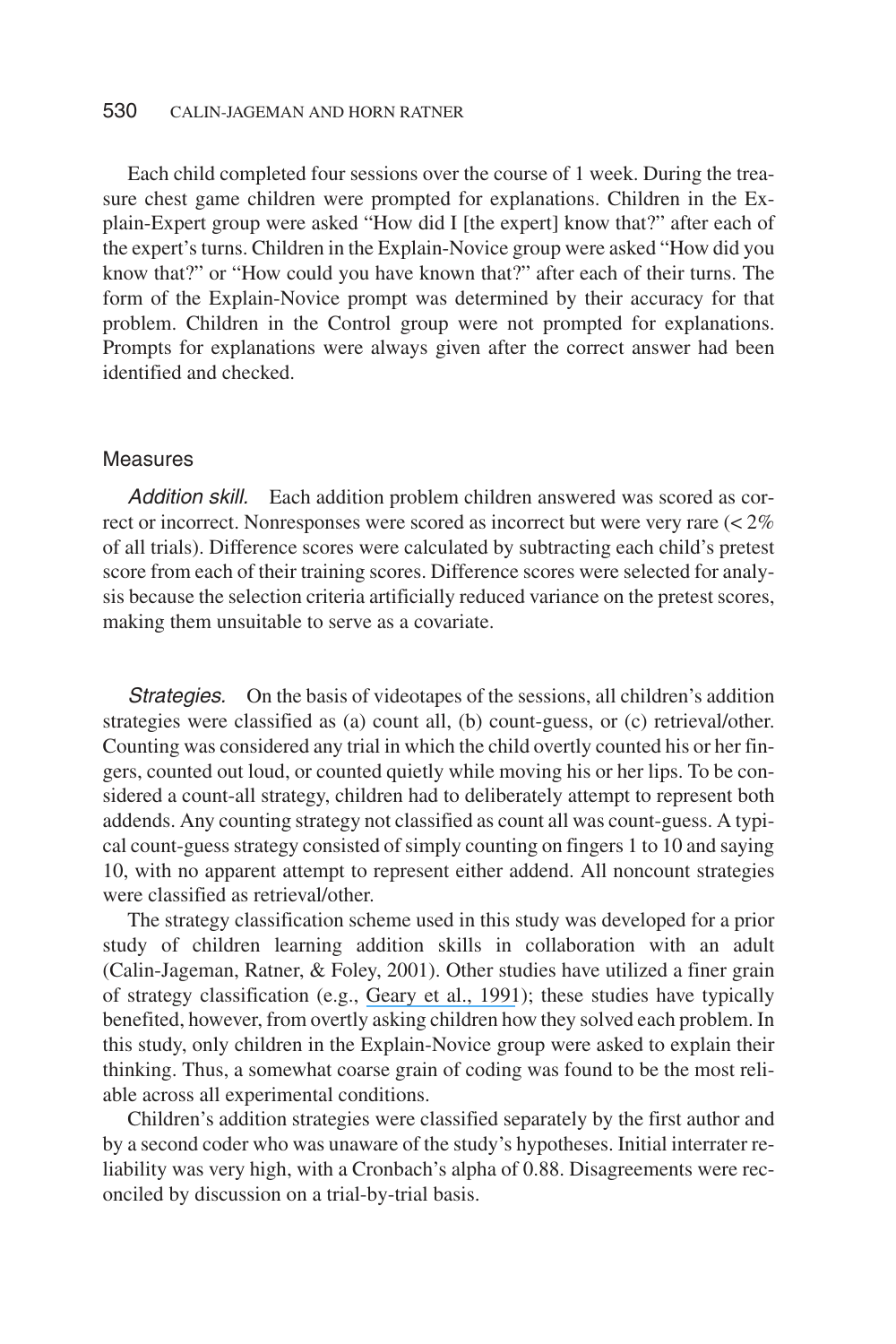Encoding. Children's explanations were analyzed for recapitulation of any of three different aspects of the expert's demonstrated strategy: (a) counting in general, (b) counting two separate addends, or (c) integrating the two counts into a total sum. Children were given 1 point for each of these three elements of the expert's strategy to create a score from 0 to 3.

The first author and a second coder unaware of the this study's hypotheses classified all explanations. Initial Cronbach's alpha was 0.93. Disagreements were reconciled by discussion on a trial-by-trial basis.

Explanations. Children's explanations were classified as providing *what* information (e.g., "I counted on my fingers"), *what + why* information (e.g., "I counted on my fingers because it helps me"), no relevant information (e.g., "I have this game at home"), or no response. Again, both the first author and a second coder classified all explanations. Initial Cronbach's alpha was 0.88. Disagreements were reconciled by discussion on a trial-by-trial basis.

#### Analysis

For most dependent variables, two-way analyses of variance (ANOVAs) were conducted to analyze the effects of condition and session. Significant main effects of condition were followed up with planned comparisons contrasting each experimental group with the control group. Significant main effects of session were followed up with Bonferonni-adjusted pairwise comparisons.

#### RESULTS

#### Preliminary Analyses

Of the 39 children pretested, 28 met the criteria to complete the experiment (15 boys and 13 girls) and 11 exceeded the criteria (8 girls and 3 boys). No relation was observed between gender and qualification status (met criteria, exceeded criteria),

 $2(1, N = 39) = 2.19, p < .14$ . Furthermore, gender was not related to pretest performance. Boys scored an average of 23% correct (*SEM* = 4.7%) and girls an average of 26% correct (*SEM* = 4.5%), a nonsignificant difference, *t*(37) < 1. In all subsequent analyses, no differences between boys and girls were observed. Therefore, gender is not reported as a factor in the analyses following.

Following the pretest, children were randomly assigned to one of three experimental conditions. Pretest means for the Control Group, Explain-Novice Group and Explain-Expert Group were 15%, 17%, and 17% correct, respectively (*SEM* = 5% for each group). A one-way ANOVA showed that there were no significant differences in pretest performance among the three experimental groups, *F*(2, 24) < 1.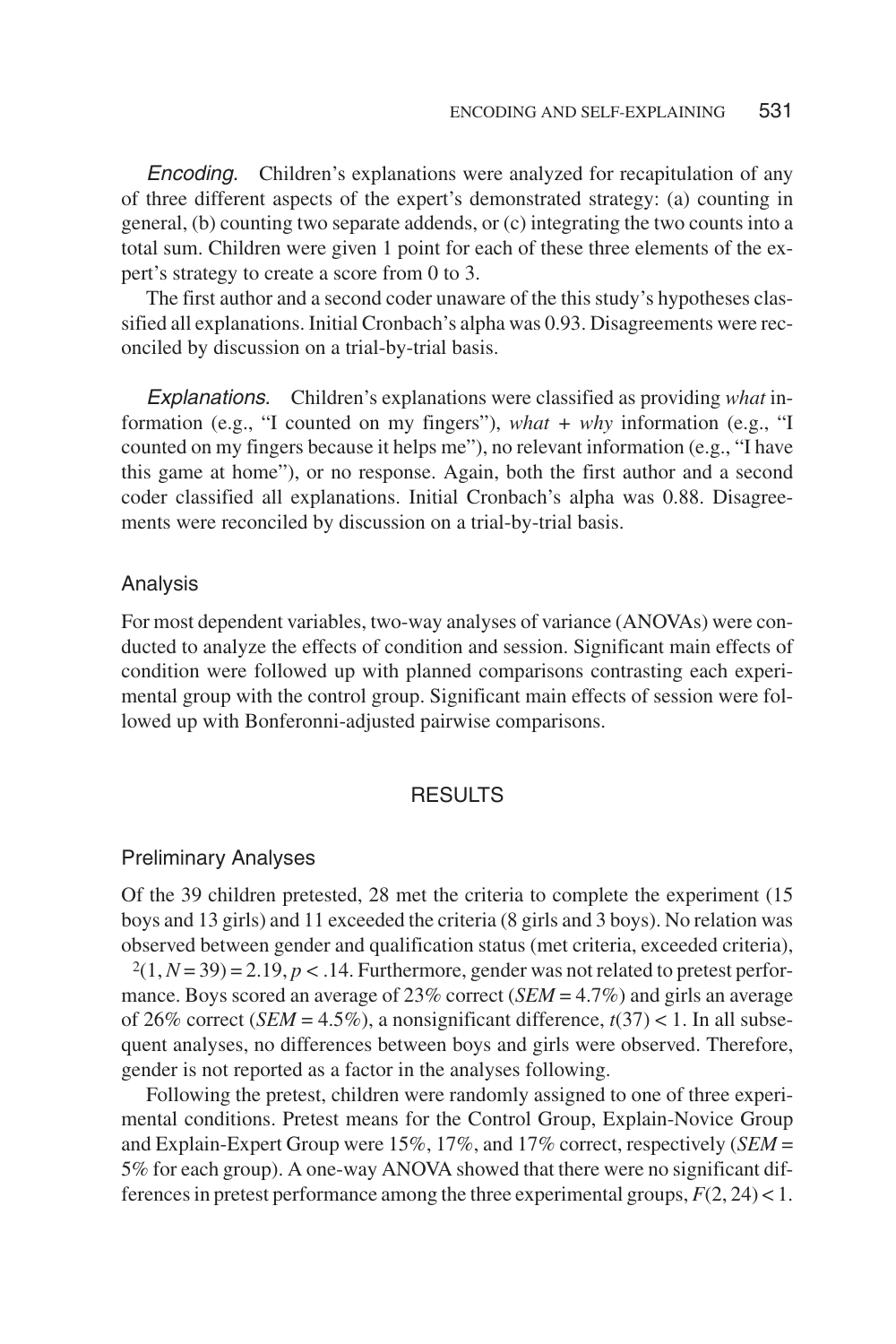#### Addition Accuracy

Over the course of the experiment, children improved their ability to solve simple addition problems. Mean accuracy was 16% correct during the pretest (*SEM* = 2.8%), 20.3% during the first experimental session (*SEM* = 3.7%), and then 32%, 34%, and 40% during the second, third, and fourth experimental sessions, respectively  $(SEMs = 6\%, 6\%, \text{ and } 7\%)$ . A one-way ANOVA across all five sessions (pretest through fourth experimental session) confirmed that accuracy improved over the course of the experiment,  $F(4, 104) = 5.86, p < .01$ .

To explore whether improvements in accuracy scores were related to experimental condition, difference scores were analyzed in a 3 (condition: Control, Explain-Novice, Explain-Expert)  $\times$  4 (session: Training 1 through 4) ANOVA (see Figure 1). The main effect of session was significant,  $F(3, 72) = 3.71$ ,  $p < .05$ , indicating that improvements in accuracy occurred across the sessions. The main effect of condition was also significant,  $F(2, 24) = 3.85$ ,  $p < .05$ . The interaction term was not significant, *F* < 1. Planned comparisons indicated that the Explain-Expert group improved their scores more than the Control Group  $(p < .05)$  and more than the Explain-Novice group ( $p < .05$ ). The Explain-Novice group, however, was not significantly different from the Control group ( $p < .81$ ).



FIGURE 1 Addition skill by test session and experimental condition. Percentage correct (*M*  $\pm$  *SEM*) by experimental session for the Control group ( $n = 9$ , solid line, circle markers), Explain-Expert group (*n* = 9, dashed line, square markers), and Explain-Novice group (*n* = 9, small dashed line, triangle markers).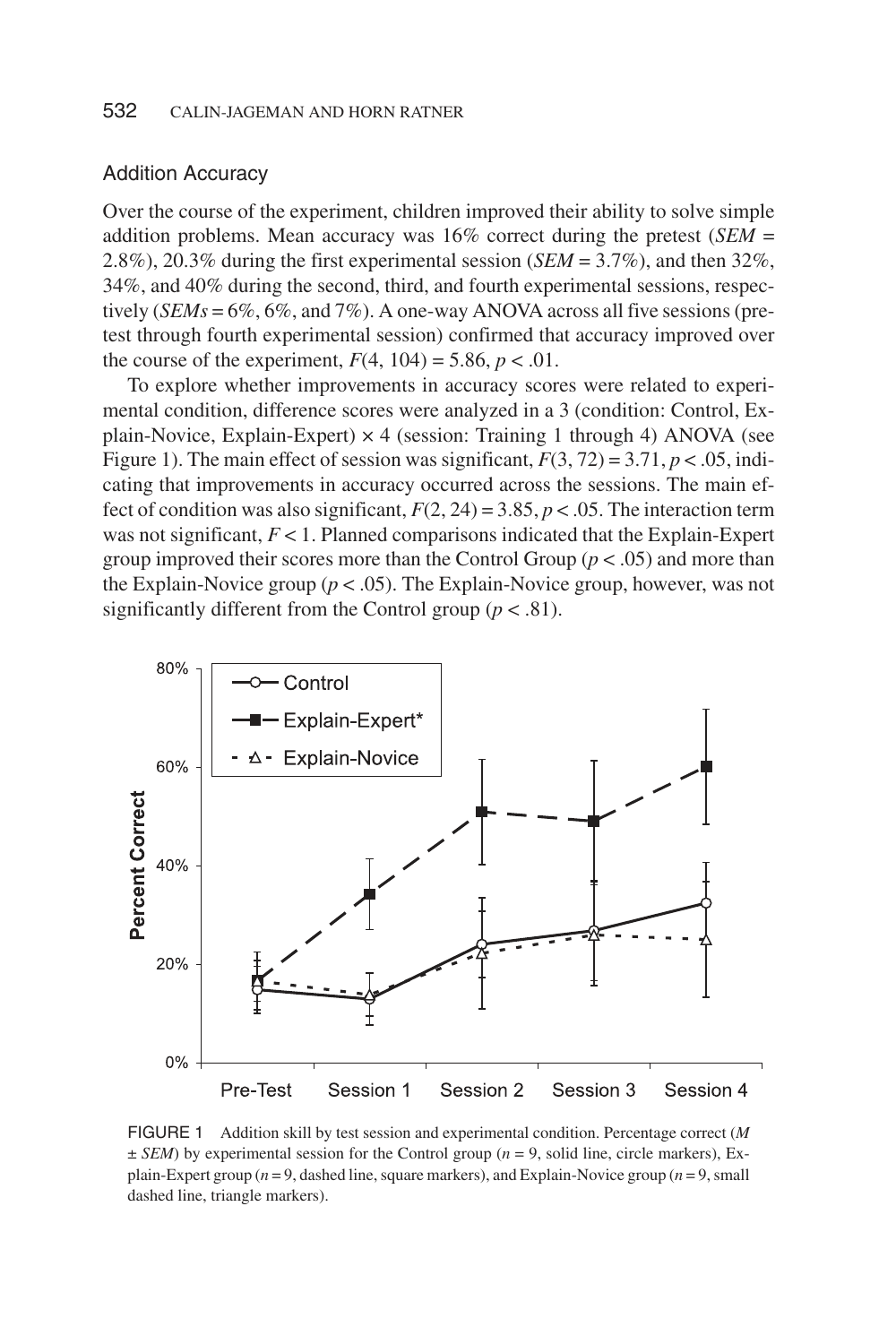## Count-All Strategy

**Strategy acquisition.** Children were selected for not knowing the count-all strategy. Over the course of the experiment, however, many children acquired this addition strategy. By the end of the first experimental session, 25% of the children  $(n = 7)$  had utilized the count-all strategy at least once. This percentage grew to 44% ( $n = 12$ ) by the end of the second session, 55% ( $n = 15$ ) by the end of the third session, and 59% ( $n = 16$ ) by the end of the experiment.

Experimental condition did not affect the proportion of children who acquired the count-all strategy. Of the 16 children who used the strategy at least once, six were from the Control Group, seven from the Explain-Expert group, and three from the Explain-Novice group. The association between group and acquisition (did/did-not-acquire) was noticeable, but not significant,  $^{2}(2, N=16) = 3.98, p <$ .13.

Strategy use. Once children acquired the count-all strategy, they continued to use it. Of the 15 children who acquired the count-all strategy before the last session, 12 used the count-all strategy at least once in every subsequent session. The frequency with which children used the count-all strategy increased from 17% of the trials in the first experimental session (*SEM* = 5.7%) to 30% in the second session (*SEM* = 7%), and then 34% and 36% in the third and fourth sessions, respectively (*SEM*s = 8%, 7%). This increase within the sessions was statistically significant, as shown by a one-way ANOVA across the four sessions,  $F(3, 81) = 3.63$ ,  $p < .05$ .

To analyze the impact of experimental condition on children's selection of the count-all strategy, count-all frequencies were analyzed with a 4 (session)  $\times$  3 (condition) repeated-measures ANOVA. Because children were selected for not knowing the count-all strategy, no adjustment for pretest scores was required. Table 1 presents group means and standard errors. The main effects of session,  $F(3, 72) =$ 2.97,  $p < .05$ , and condition,  $F(2, 24) = 4.29$ ,  $p < .05$ , were significant. The interaction was not significant,  $F(6, 72) = 1.07$ ,  $p < .38$ . Planned comparisons indicated

| . .      | -                 |          |            |          |                   |                |                   |  |  |  |
|----------|-------------------|----------|------------|----------|-------------------|----------------|-------------------|--|--|--|
|          | <b>Training</b>   |          |            |          |                   |                |                   |  |  |  |
|          |                   |          |            | 3        |                   | 4              |                   |  |  |  |
| $\%$     | SE                | $\%$     | SE         | $\%$     | SE                | $\%$           | SE                |  |  |  |
| 14<br>30 | .11<br>.10<br>.08 | 21<br>53 | .13<br>.16 | 25<br>62 | .15<br>.15<br>.13 | 20<br>65<br>17 | .12<br>.13<br>.13 |  |  |  |
|          | 8                 |          |            |          | 19<br>.11<br>11   |                |                   |  |  |  |

TABLE 1 Count-All Frequencies and Standard Errors by Session and Condition

<sup>a</sup>Overall significantly different from Control.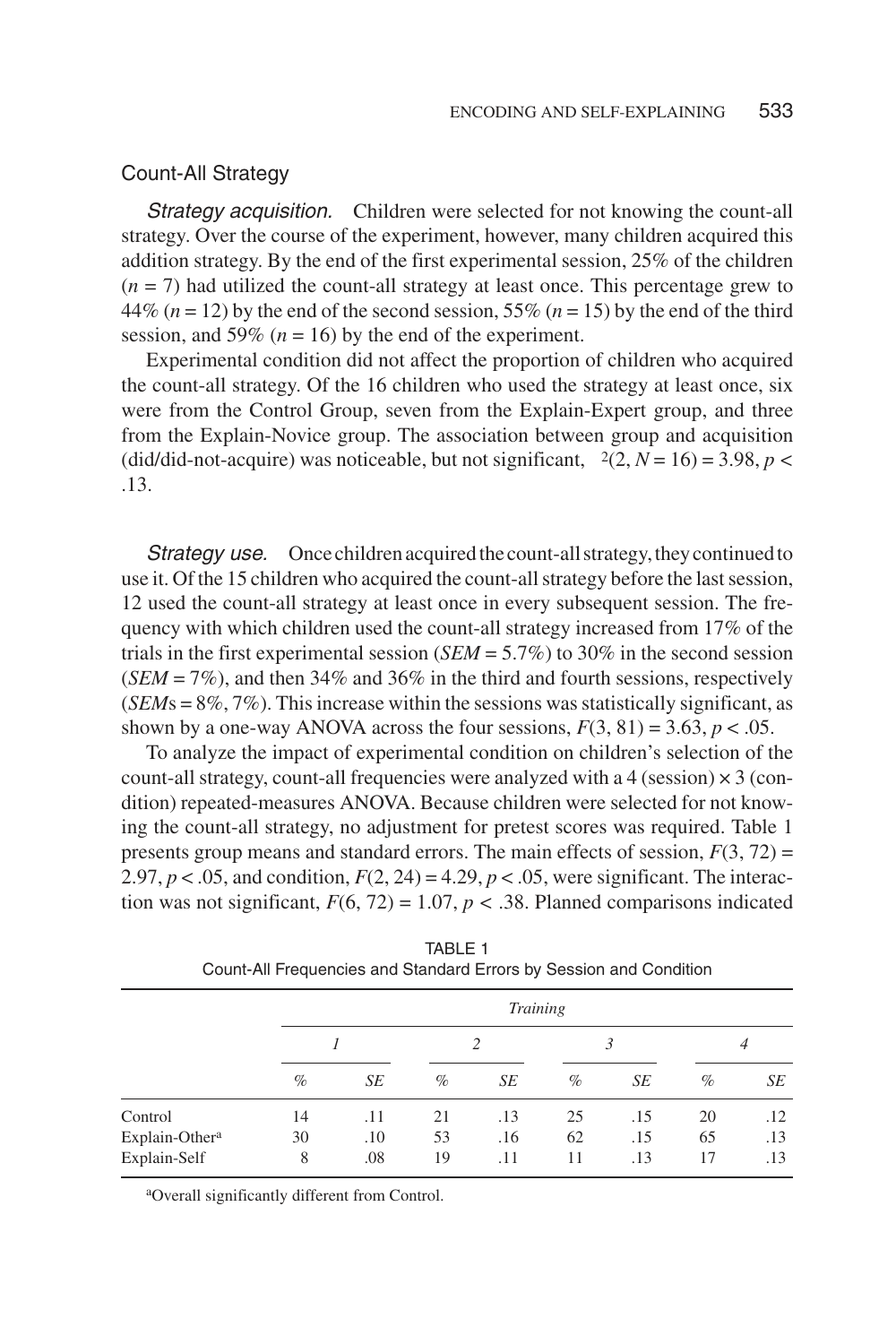that children in the Explain-Expert group used the count-all strategy more frequently than children in the Control group ( $p < .05$ ). There was no difference between children in the Explain-Novice and Control groups (*p <* .87). Following up the main effect of session, pairwise comparisons indicated that children used the count-all strategy less during the first experimental session than in any of the other sessions ( $p < .05$  for each comparison); no other comparisons were significant.

Count-all and learning. Children who acquired the count-all strategy accounted for most of the learning observed in the experiment. Specifically, the 16 children who acquired the strategy improved their scores by an average of 42% by the fourth session (*SEM* =  $6\%$ ); the 11 children who did not acquire the strategy improved only by  $5\%$  (*SEM* = 7%). The 16 children who eventually acquired the count-all strategy scored 16% correct on the pretest (*SEM* = 3%); the 11 children who did not acquire the strategy scored 15.9% (*SEM* = 5%), a nonsignificant difference,  $t(25)$  < 1. There were also no differences in initial encoding,  $M = 0.56$ ,  $0.27$ ; *SEM* = 0.15, 0.19 for acquiring or not acquiring the strategy, respectively;  $t(25) = 1.16, p < 0.25.$ 

#### Count-Guess: A Bridge to Count-All

As explained earlier, the count-guess strategy was considered counting in which no attempt was made to represent or combine addends. Typically, this involved simply counting 1 through 10 and stating 10 as an answer (48% of all count-guess trials). Sometimes, children would continue counting beyond 10 for some time and give the highest number they could think of as an answer (26% of all count-guess trials). Another type of count-guess response involved counting some or all fingers and then giving an answer apparently unrelated to the actual count. We first observed the count-guess strategy during a prior experiment that also examined the development of children's addition skills while collaborating with an expert adult (Calin-Jageman et al., 2001). The strategy suggests children's unsuccessful attempts to mimic the expert's count-all strategy. Children were about 20% accurate with the count-guess strategy—a surprisingly high percentage. The relative success of the count-guess strategy was probably due to the fact that two of the problems in the problem set summed to 10.

Though the count-guess strategy is not highly effective, it may have served as an important bridge to children's acquisition of the count-all strategy (see Figure 2). Of the 16 children who acquired the count-all strategy, 14 first used a count-guess strategy at least once. Moreover, count-guess frequency decreased after acquisition of the count-all strategy. This can be seen by examining four-trial windows before and after the trial of acquisition for the 16 children who acquired the count-all strategy. Children used the count-guess strategy in 51% of the four trials prior to acquisition (*SEM* = 9%); 14% of the four trials following acquisition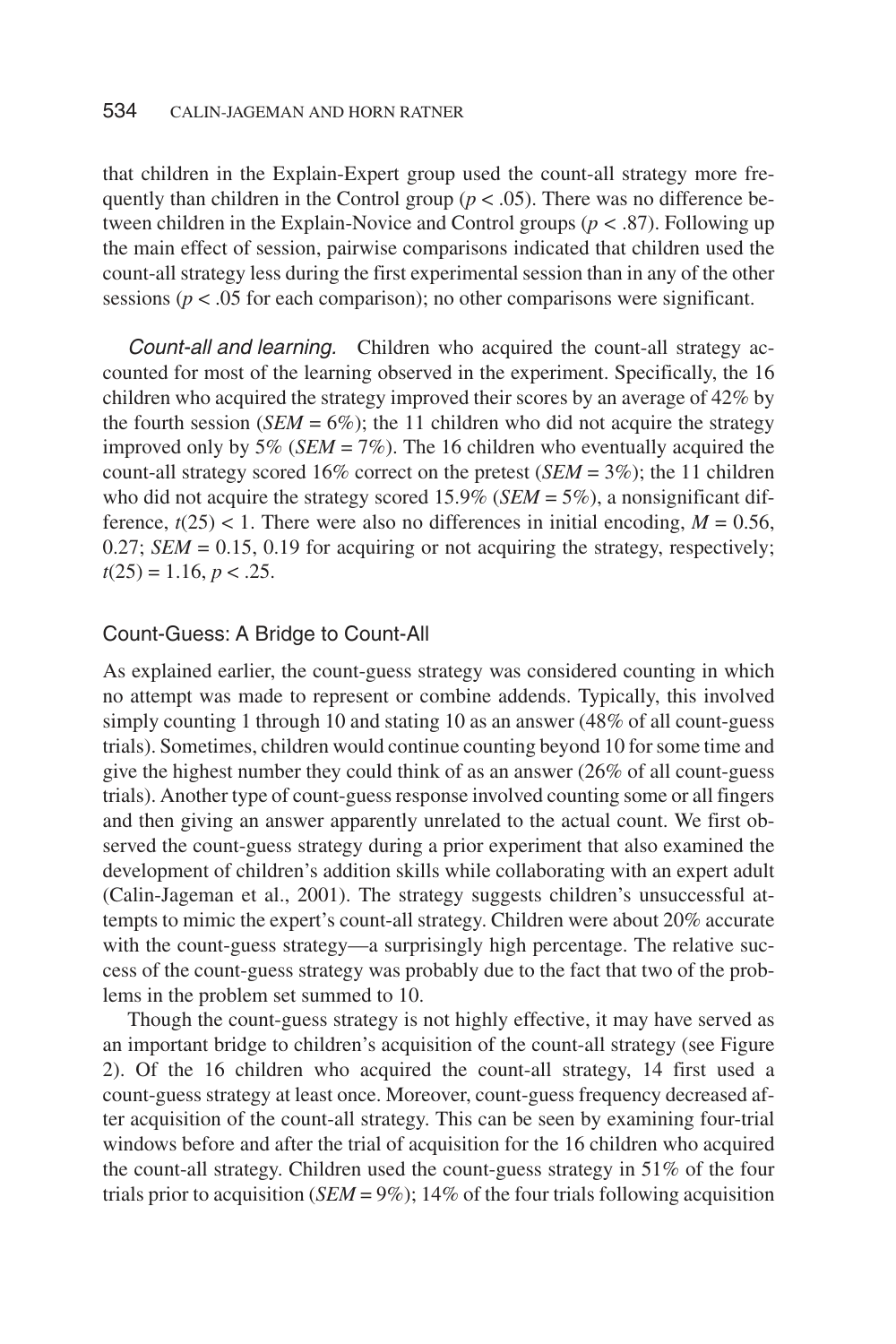

FIGURE 2 Strategy use by test session and experimental condition. Percentage of trials on which children used the count-all strategy (*solid line, squares*), count-guess strategy (*dashed line, circles*), and retrieval/other strategy (*gray line, triangles*) for each test session for the Control group (*n* = 9, top), Explain-Expert group (*n* = 9, middle), and Explain-Novice group (*n* = 9, bottom).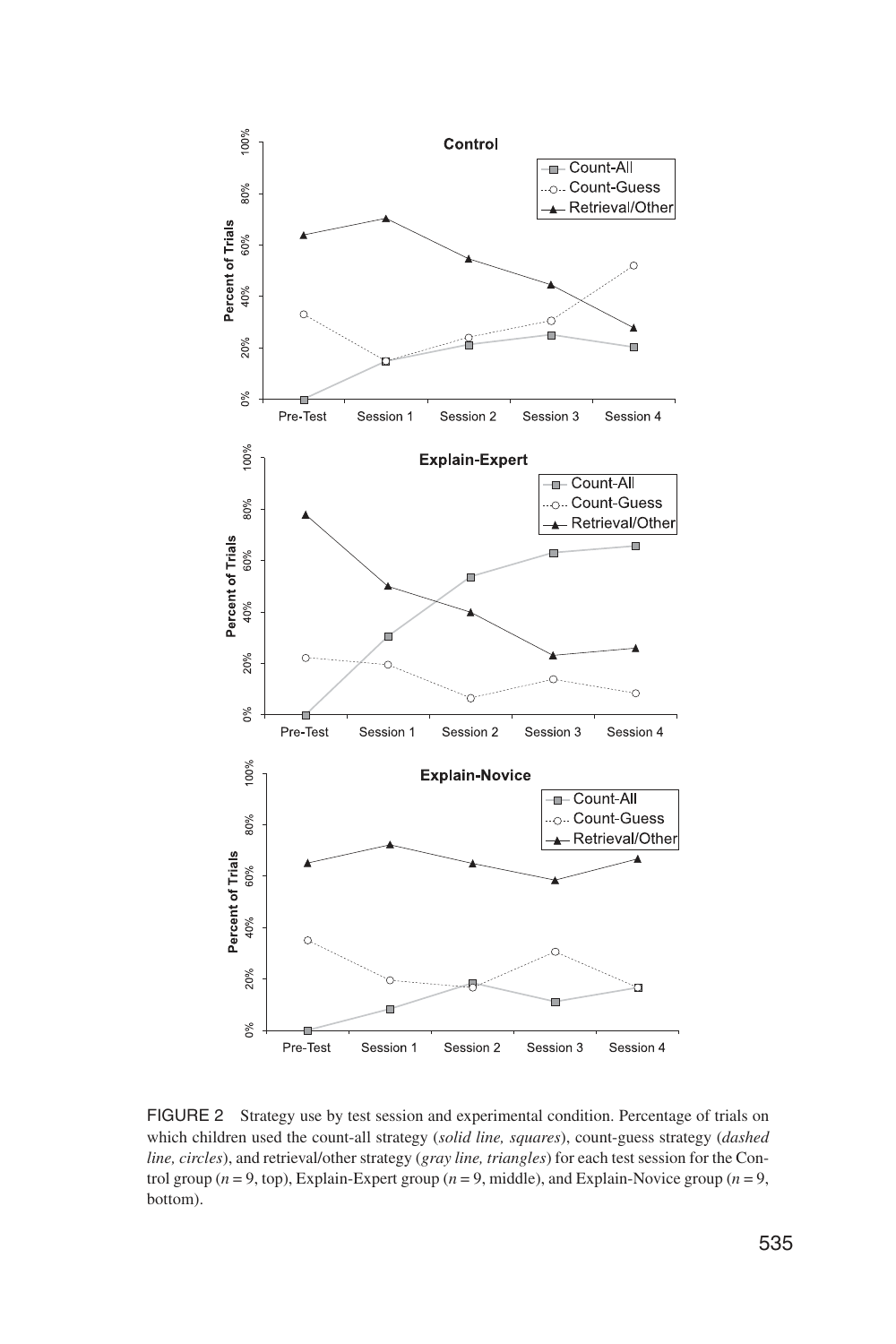(*SEM* = 6%), and 15% of the fifth through eighth trials following acquisition (*SEM*  $= 7\%$ ). A repeated-measures ANOVA confirmed that use of the count-guess strategy decreased following count-all acquisition,  $F(2, 30) = 7.68$ ,  $p < .01$ . Specifically, use of the count-guess strategy was reduced in both of the postacquisition windows relative to the preacquisition window  $(p < .01)$  for both comparisons). These results suggest that the count-guess strategy served as a stepping stone for children to acquire the count-all strategy. Once the count-all strategy was acquired, the count-guess strategy was largely (though not entirely) replaced.

Under the assumption that the count-guess strategy represents children's attempts to successfully master the expert's count-all strategy, the speed with which children progressed from count-guess to count-all was measured by tallying the trials between the first appearance of each strategy. Of the 14 children who used the count-guess strategy before acquiring the count-all strategy, an average of 6.07 trials separated the appearances of each strategy (*SEM* = 1.3). Thus, on average, children required about a session and a half of observing and solving addition problems to learn to complete the expert's strategy successfully. Interestingly, children in the Explain-Expert group progressed from the count-guess strategy to the count-all strategy more rapidly than children in the Control group. Children in the Explain-Expert group transitioned in an average of 3.2 trials (*SEM* = 0.8); children in the Control group in 9.6 trials (*SEM* = 2.3), a significant difference,  $t(10) = 2.44$ , *p* < .05. Comparisons with the Explain-Novice group were not possible, as only three children in this group acquired the count-all strategy.

#### Noncounting Strategies

Children used a counting strategy on 47% of all addition trials. The remaining 53% were classified as simply retrieval/other. This category could potentially combine (a) retrieval from memory, (b) guessing, and (c) covert counting. It is likely, however, that the retrieval/other classification primarily represents guessing. Children were accurate on only 17% of retrieval/other trials. Furthermore, a repeated-measures ANOVA showed that strategy efficiency did not improve over the course of the experiment  $(F < 1)$ . Finally, children's responses on trials scored as retrieval/other did not match the problem set well. Although correct responses ranged from 6 to 10, 15% of retrieval/other responses were less than 6 and 12% were greater than 10. An additional 15% of responses were equal to the first or second addend of the problem, a common guessing strategy. Thus, it seems likely that at least 42% of strategies classified retrieval/other were actually some form of guessing.

Consistent with this interpretation, children decreased their reliance on the retrieval/other strategy as the experiment progressed. This strategy accounted for 69% of children's solutions during the pretest, 64% during the first experimental session, and then 54%, 41%, and 40% during the second, third, and fourth ses-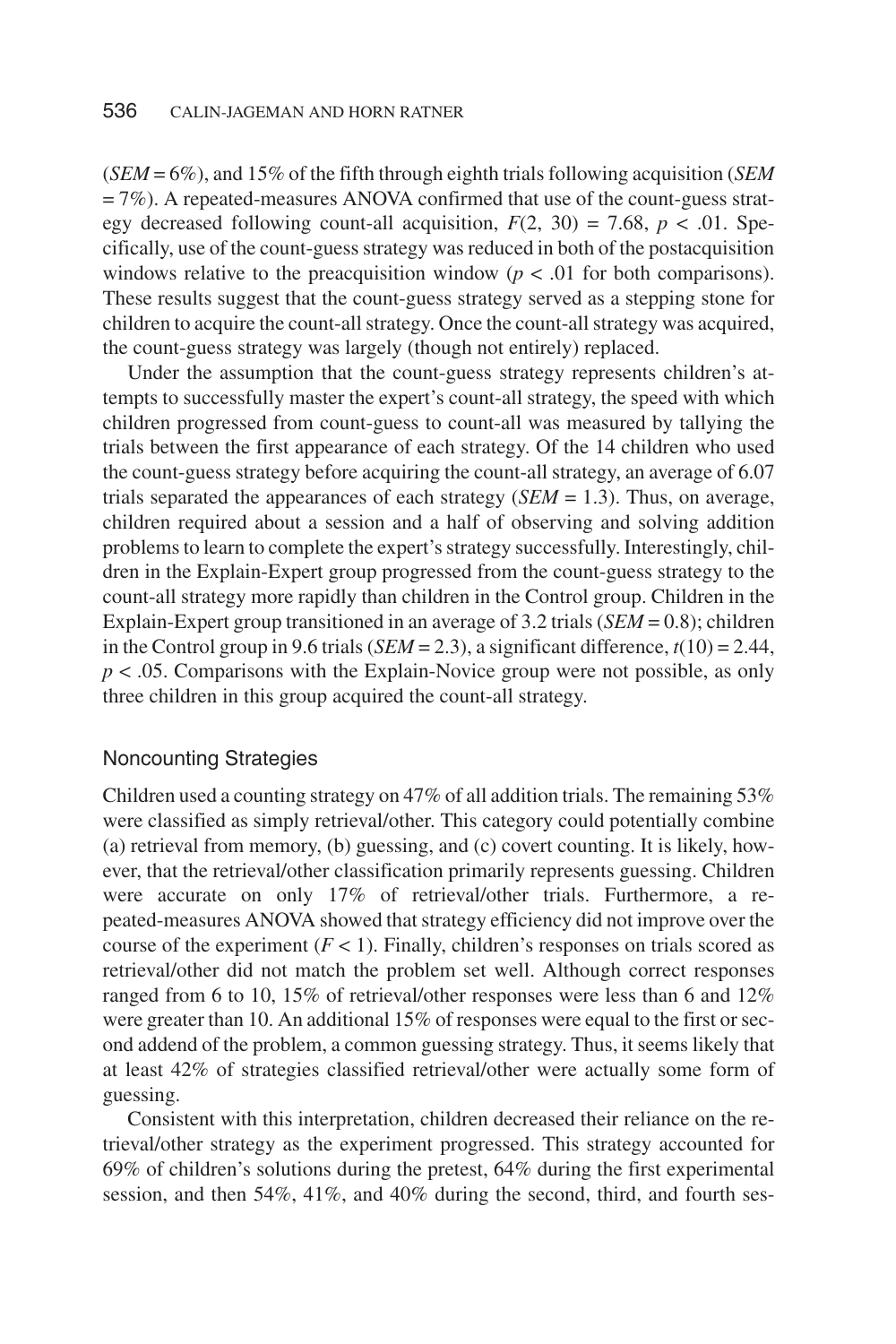sions, respectively (*SEMs* = 8% for each session). A one-way ANOVA indicated that this change was significant,  $F(4, 104) = 4.66$ ,  $p < .01$ . Specifically, selection of the retrieval/other strategy was significantly reduced in the third and fourth sessions relative to baseline. Experimental condition was not related to reductions in the retrieval/other strategy,  $F < 1$ .

#### Encoding Scores

Over the course of the experiment, children improved their encoding of the expert's behavior. During the pretest, when children had observed the expert demonstrate the strategy only once, children scored an average of 0.44 (*SEM* = 0.12) out of 3 on the encoding task. Means subsequently improved to 1.07, 1.07, 1.22, and 1.37 during Experimental Sessions 1 through 4, respectively (*SEMs* = 0.14, 0.12, 0.16, 0.17). Thus, children advanced from irregularly mentioning counting (which would score a 1) to mentioning counting and the addends that were counted. A repeated-measures ANOVA confirmed that encoding scores had changed over the course of the experiment,  $F(4, 104) = 9.58$ ,  $p < .01$ . Pair-wise comparisons confirmed that encoding scores in every training session were improved over the pretest ( $p < .01$  for each comparison).

To analyze the impact of experimental condition on changes in encoding a 4  $(session) \times 3$  (condition) analysis of covariance (ANCOVA) was performed with pretest encoding scores as the covariate (Table 2). The covariate was a significant predictor of later encoding scores,  $F(1, 23) = 5.57$ ,  $p < .05$ , that met requirements for homogeneity of regression—Pretest  $\times$  Session  $F < 1$ ; Pretest  $\times$  Condition,  $F(3)$ ,  $23$ ) = 1.68,  $p = 0.20$ . In the analysis, only the main effect of condition was significant,  $F(2, 23) = 5.43$ ,  $p < .05$ . Planned comparisons indicated that the Explain-Expert group improved their encoding scores more than children in the Control ( $p < .05$ ) and Explain-Novice groups ( $p < .05$ ). This group difference emerged rapidly, with Explain-Expert children demonstrating increased encoding within

|                             | <b>Session</b> |     |       |     |       |     |       |     |       |     |  |
|-----------------------------|----------------|-----|-------|-----|-------|-----|-------|-----|-------|-----|--|
|                             | Pretest        |     |       |     |       |     | 3     |     | 4     |     |  |
|                             | Score          | SЕ  | Score | SЕ  | Score | SЕ  | Score | SЕ  | Score | SE  |  |
| Control                     | 0.67           | .22 | 0.89  | .25 | 0.67  | .21 | 1.11  | .28 | 1.56  | .31 |  |
| Explain-Expert <sup>a</sup> | 0.33           | .22 | 1.56  | .25 | 1.67  | .21 | 1.89  | .28 | 1.67  | .30 |  |
| Explain-Novice              | 0.33           | .22 | 0.78  | .25 | 0.89  | .21 | 0.67  | .28 | 0.89  | .30 |  |

TABLE 2 Encoding Scores and Standard Errors by Session and Condition

<sup>a</sup>Overall significantly different from Control.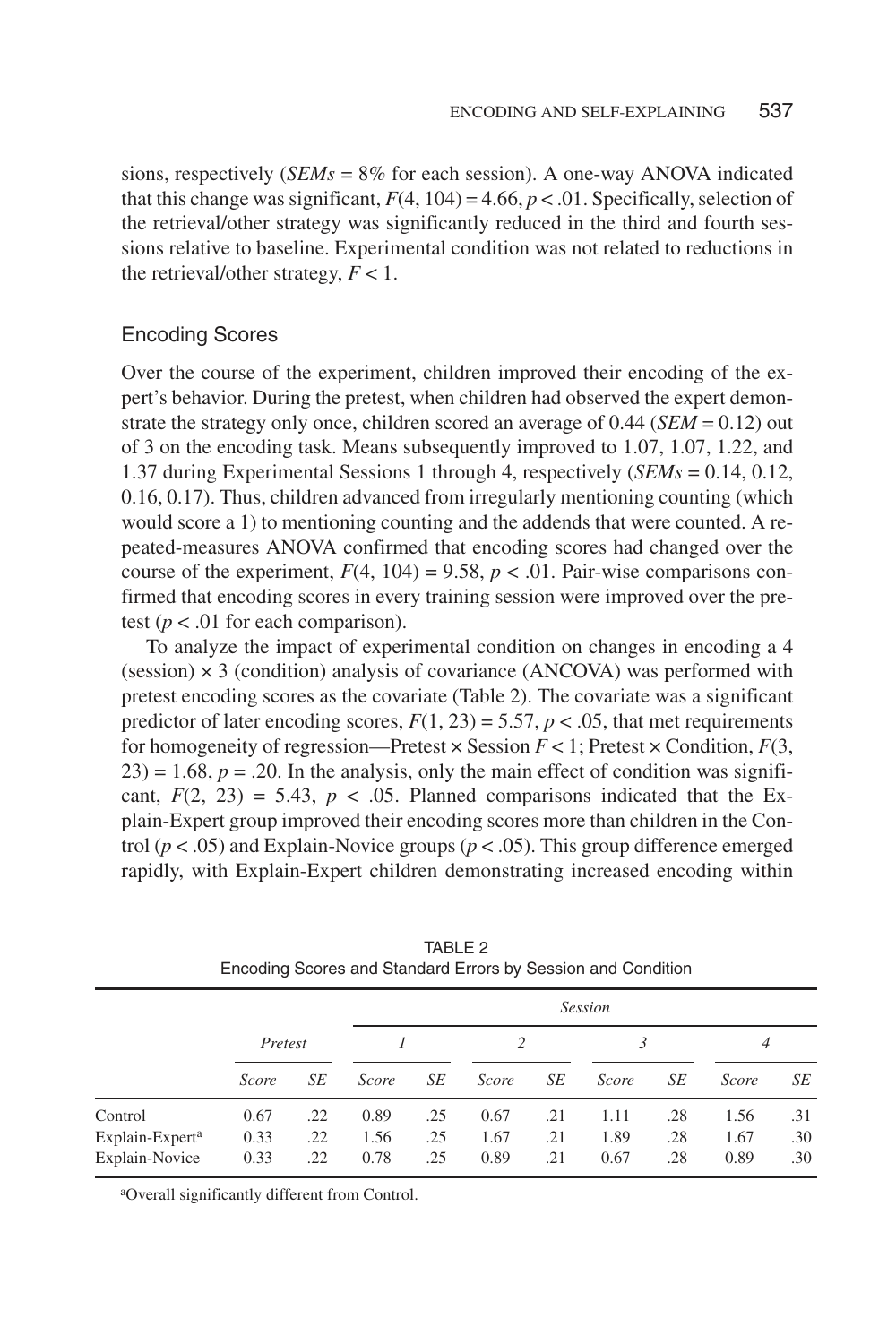the first experimental session. There was no difference between the Control and Explain-Novice groups (*p <* .75).

As predicted, Explain-Expert children encoded more and learned more than children in the Control group; Explain-Novice children showed no differences with the Control group. These results suggest that the benefits of self-explaining are strongly related to the influence of self-explanation on encoding processes. This interpretation depends on the assumption that strong encoding facilitates later performance. Consistent with this interpretation, overall change in encoding scores was positively correlated with overall change in addition accuracy, *r* = 0.39,  $n = 27$ ,  $p < .05$ . Furthermore, children who acquired the count-all strategy also showed the biggest changes in encoding. This was demonstrated in a 4 (session)  $\times$ 2 (acquisition status) ANCOVA with pretest encoding scores serving as a covariate. Only the main effect of acquisition status was significant,  $F(1, 24) =$  $4.30, p < 0.05$ , demonstrating that children who acquired the strategy showed bigger gains in the encoding measure than children who did not.

#### Explanations

Children were willing to explain both their own and the expert's behavior on the treasure chest game. Only 3% of responses to explanation prompts were "I don't know" and only 1% were null responses. Despite this willingness to explain, however, children's explanations were not always interpretable or relevant (e.g., "My grandmother helps me with numbers" or "It was easy, Silly!" or "Because I can draw 9"). In fact, nearly 45% of children's explanations were classified as "relational"—as eliciting information from the child that was related to, but not actually relevant to the task at hand. Relational explanations were not analyzed further.

Of the explanations that were relevant to the task at hand, many were fragmentary and elliptical. For example, "I … I thought 1, 2, 3. the whole treasure!" or "because you put 2 in and I put 4 in … we put some treasure in." Only a small minority of explanations were well-formed and complete, for example, "first I thought only 7 so I counted and then I thought it would be 8 and I was right" or possibly "because my brain … memory!").

The fragmentary nature of kindergartner's explanations made fine-grained content analysis impossible. Instead, the broad classification scheme described earlier was adopted, in which explanations were classified as providing *what* information, *what + why* information, or no relevant information. For example, in the Explain-Novice group the response "cause I just. I just guessed it in my head" was classified as a *what* explanation whereas the response "counted my fingers 'cause its easier" was classified as a *what + why* explanation. Similarly, in the Explain-Expert condition "you counted" was classified as a *what* explanation but "fingers cause you want to get it right" was classified as a *what + why* explanation.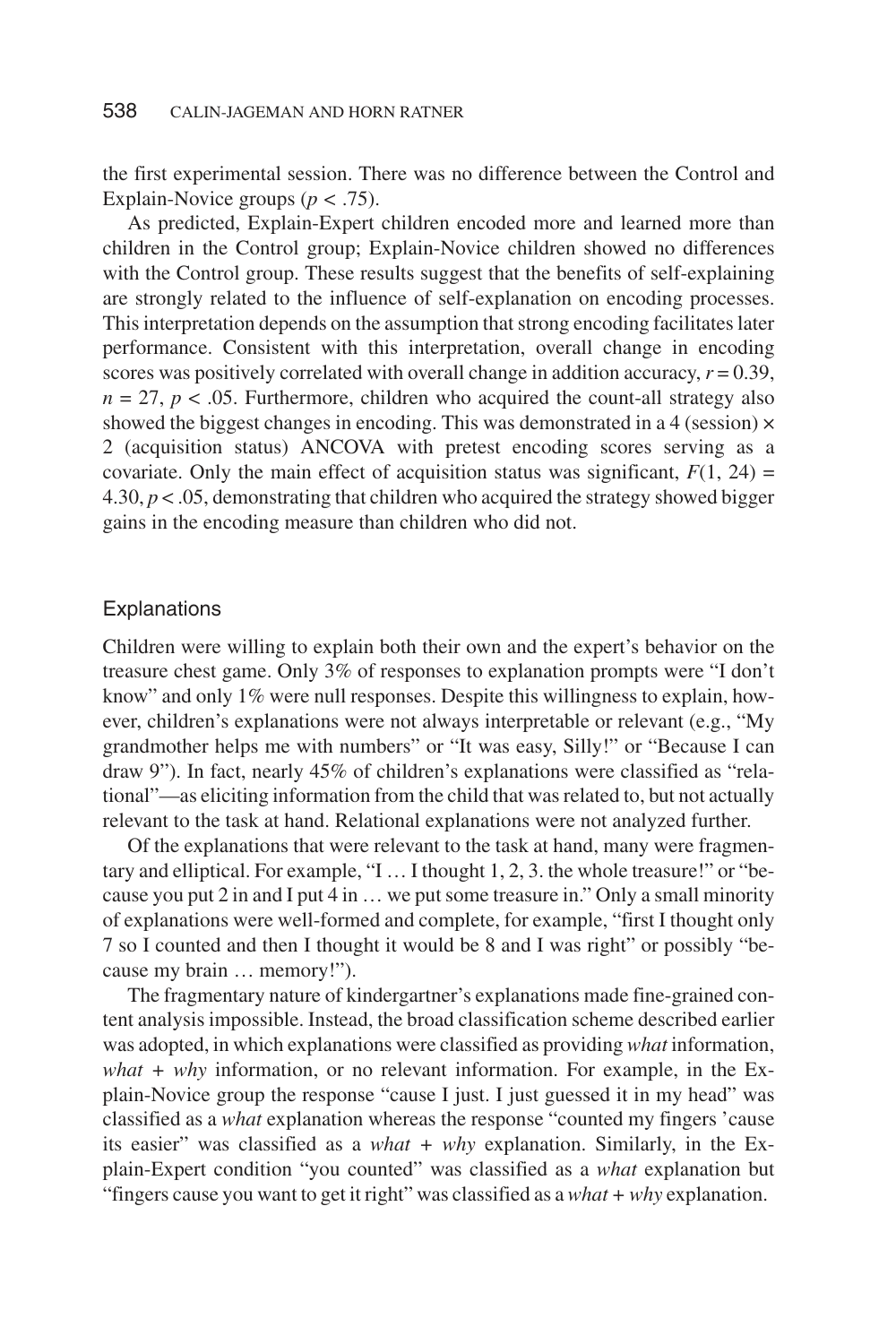Children in the Explain-Novice group were asked "How did you know that?" or "How could you have known that?" depending on their previous answer accuracy. To ensure that the counterfactual prompt was not detrimental to children in this group, explanation content was compared for each type of prompt. Explain-Novice children generated *what* explanations for 32% of the regular prompts and 28% of the counterfactual prompts. This 4% difference was not significant,  $t(7)$  < 1. Children gave *what* + *why* explanations following 2% of the regular prompts and 3% of the counterfactual prompts. Again, this difference was not significant,  $t(7) < 1$ .

To examine the effect of experimental condition on explanation content, the percentage of *what* explanations was analyzed in a 4 (session) × 2 (condition: Explain-Novice, Explain-Expert) ANOVA. The main effect of condition was not significant,  $F(1, 16) = 2.70$ ,  $p < 0.12$ . Neither the main effect of session nor the interaction were significant.

*What + why* explanations were analyzed separately from *what* explanations because the measures are not independent (every *what + why* explanation is also a *what* explanation). A 4 (session) × 2 (condition: Explain-Novice, Explain-Expert) ANOVA showed no significant main effects or interaction. However, the main effect of condition approached significance,  $F(1, 16) = 4.09$ ,  $p < .060$ .

Children who produced more *what + why* explanations also learned more, as shown by a positive correlation with overall change in accuracy,  $r = 0.48$ ,  $n = 18$ ,  $p$ < .05. There was also a positive correlation between generating *what + why* explanations and changes in encoding,  $r = 0.64$ ,  $n = 18$ ,  $p < .05$ .

#### **DISCUSSION**

The results of this experiment demonstrate a strong relation between encoding and the self-explanation effect. Children who were prompted to explain an expert's strategy (Explain-Expert) encoded the strategy better and learned more than children in the Control group. Children prompted to explain their own strategy (Explain-Novice) showed neither advantage. Thus, the power of self-explaining seems to be related to better encoding of the learning strategy. This interpretation is consistent with the large body of evidence showing that strong encoding can facilitate learning (e.g., Siegler & Chen, 1998), including the correlation observed in this study between encoding and learning. It is also consistent with the two accounts of the self-explanation effect put forward by Chi and associates (Chi, 2000; VanLehn et al., 1992), both of which predict that generating explanations enhances encoding.

This experiment also demonstrates a clear role for the content of children's explanations. Across explanation conditions, producing *what + why* explanations was correlated with gains in encoding and addition skill. This is consistent with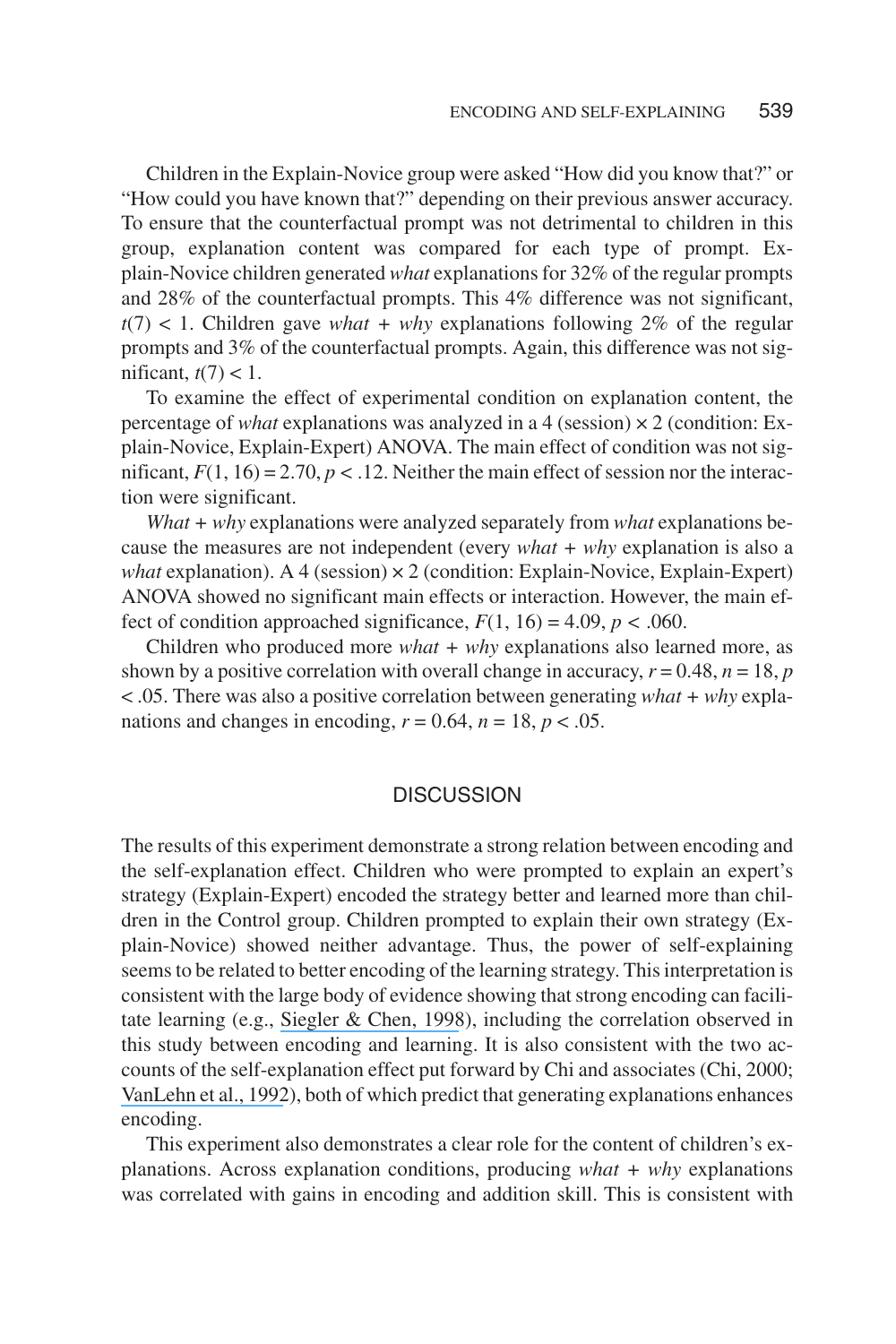studies of both older and younger students (Chi et al., 1994; Siegler, 1995), which also show that generating *why*-type explanations can benefit learning. The efficacy of the Explain-Expert condition may be partly related to explanation content, as children in this group were somewhat more likely to produce *what + why* explanations than children in the Explain-Novice group.

Crowley and Siegler (1999) have previously examined how producing explanations facilitates learning. In their study, children (kindergarten–second grade) observed an expert demonstrating of a sophisticated tic-tac-toe strategy. All children were prompted to explain the expert's strategy; some children also listened to explanations of the strategy. Encoding was measured by having children predict the expert's moves and reproduce the expert's strategy. Across ages and conditions, posttest performance was best predicted by only two factors: encoding and the frequency of correctly explaining the expert's strategy. In our experiment, we reproduced this relation between encoding and learning. By including a Control group we were also able to demonstrate that this relation underlies the effectiveness of generating explanations.

# Learning With an Expert Partner

Our results suggest strong links between self-explaining, encoding, and learning. What additional processes mediate these links? In particular, what processes are involved in generating explanations and how do they impact student's memories? Part of the answer may be contained in the social context that self-explaining generates between the learner and the instructor.

Across conditions, this experiment revealed a strong influence of social interaction on strategy acquisition and selection. Although children were selected for not knowing the count-all strategy, they immediately began using counting strategies after observing the expert solve problems with the count-all strategy. Specifically, almost 60% utilized a counting strategy (count-all or count-guess) by the end of just one round with the adult. By the end of the experiment, 81% had used a counting strategy at least once. This rapid shift in strategy selection indicates that children were developing and selecting strategies not only from their own performance but also through observation of the adult expert. It is important to note, however, that this shift was not a stage-like progression to the count-all strategy. Children who acquired the count-all strategy continued to make frequent use of the count-guess and noncounting strategies. This pattern of multiple strategy usage and quantitative change in strategy selection fits well with the overlapping-waves theory of development (Siegler, 1996). This approach was developed primarily from analysis of children learning on their own, but it also seems to capture the path of change in the dyadic learning task we developed for this experiment.

Although children rapidly began counting their fingers after observing the expert use the count-all strategy, the process of acquiring this strategy was complex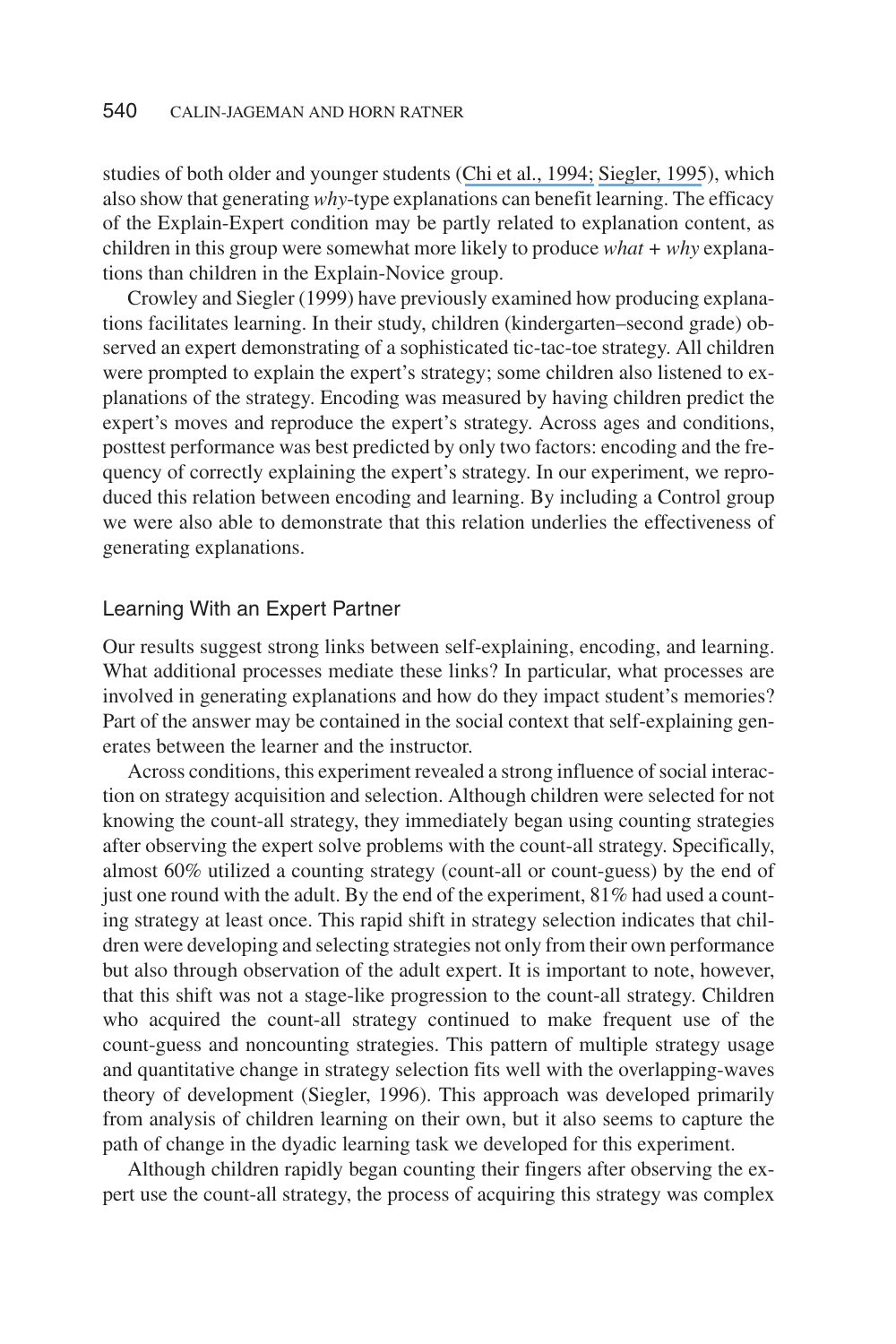and involved more than just rote imitation. Most children began by counting their fingers and then guessing an answer (the count-guess strategy). Although this strategy was relatively ineffective, it seemed to provide an important bridge to acquiring the count-all strategy—87% of the children who acquired the count-all strategy first used the count-guess strategy, and reliance on the count-guess strategy immediately declined on the first use of the count-all strategy. This pattern of acquisition shows that children were readily able to acquire the external aspects of the expert's behavior, but required time, effort, and continued interaction to understand and utilize the meaning of this behavior. This mix of imitation, deduction, and social interaction has been termed appropriation (Rogoff, 1990) and internalization (Vygotsky, 1978). It seems to have been the dominant form of learning in this experimental task, as the 16 children who appropriated the expert's strategy accounted for all improvement in addition skills.

#### Explaining, Appropriating, and Encoding

If the social interaction between child and expert encouraged appropriation of the expert's behavior, the Explain-Expert condition may have enhanced the quality of this interaction, leading to better encoding and better learning. Relative to the Control Group, children in the Explain-Expert showed two advantages in strategy acquisition: (a) They acquired the strategy more rapidly and (b) they used it more frequently after acquisition. The increased rate of acquisition suggests that generating explanations can enhance children's ability to understand and internalize the meaning of another's behavior. This makes sense, as the very nature of the explanation prompt ("How did I [the expert] know that?") is an invitation for the child to reflect on the rationale and significance of someone else's behavior and the reasoning behind it. As Chi (2000) argued, this could lead children to detect gaps in their own understanding and to infer additional information about the expert's strategy. One byproduct of this process would be enhanced encoding of the expert's strategy. Thus, appropriation may serve as the critical mediator between explaining and encoding.

After acquiring the count-all strategy, children in the Explain-Expert condition were more likely to use this strategy than children in the other experimental conditions. This suggests that generating explanations helped children exert better control over their later behavior. Specifically, children in the Explain-Expert condition were better able to resist old patterns of problem solving such as count-guess. This effect illustrates Vygotsky's (1978) claim that children turn social speech inward to organize and guide their behavior. It seems that the opportunity to speak about the expert's behavior may have given children an external pattern of behavior that could be turned inward to guide their own thought. Acquisition of this external pattern may also have guided children's ability to recall the expert's behavior, thus enhancing their performance on the encoding tests.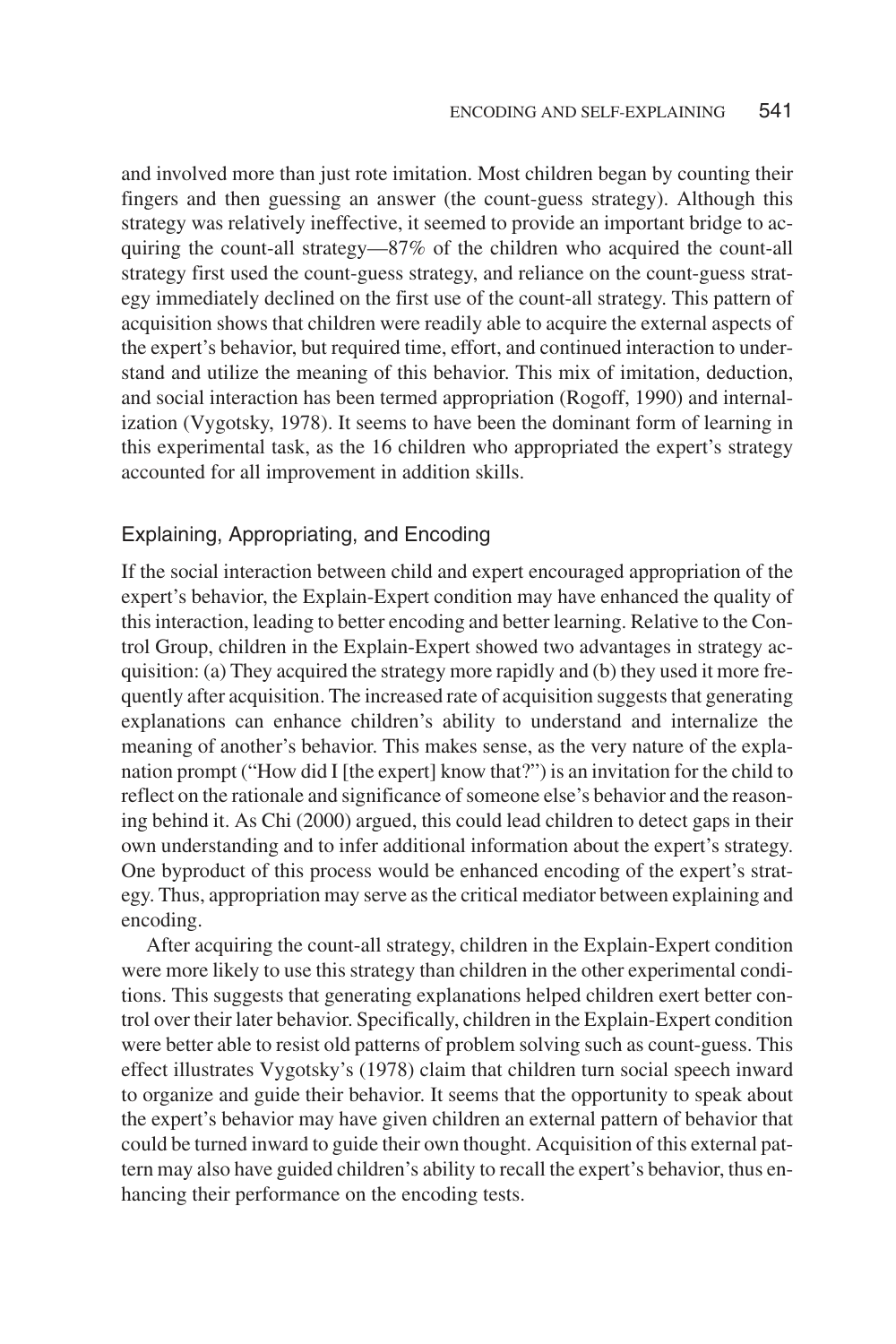#### 542 CALIN-JAGEMAN AND HORN RATNER

If explaining another's reasoning draws children more deeply into the collaborative process of appropriating an expert's strategy, this may have a measurable effect on the way children remember their interactions with the expert. Specifically, collaborative learning encourages a coordination of multiple perspectives (Tomasello, Kruger, & Ratner, 1993), a process that can blur the line between the cognitive activity of self and other (Rogoff, 1990). Explaining another's reasoning, then, may improve learning but impair children's ability to distinguish their own work from the work of the expert, even though memory of the actions within the interaction are accurate (Ratner, Foley, & Gimpert, 2002).

#### Educational Implications

This study continues to extend the body of literature showing that young students can benefit from generating explanations (Crowley & Siegler, 1999; Peters et al., 1999; Pine & Messer, 2000; Siegler, 1995). From our results and those of Siegler (1995) it may appear that young students would benefit most from explaining a teacher's didactic demonstrations. However, the lack of benefits for the Explain-Novice group may have been related to their complete ignorance of the count-all strategy—it is possible that students with partial knowledge of the strategy may have benefited from explaining their own reasoning. Furthermore, Siegler (2002) has provided evidence that maximal benefits are achieved when students explain an expert's correct reasoning *and* explain the errors made by novices. This approach is consistent with successful math education practices in Japan (Stigler & Hiebert, 1999), and it may help children overcome faulty reasoning while also appropriating an expert's reasoning.

Our results suggest that instructors who prompt young students to self-explain may be frustrated because over 50% of the explanations in our experiment were elliptical and off-topic. Our results were obtained, however, using scripted prompts. In the course of a natural dialogue with students, instructors may be able to elicit more on-topic explanations (though see Chi, Siler, & Jeong, 2004). In shaping student's explanations through dialogue, instructors should encourage students to focus on why a solution works, as our results and others (Chi et al., 1994) show that students benefit most from generating *why*-type explanations.

# **REFERENCES**

Bielaczyc, K., Pirolli, P., & Brown, A. (1995). Training in self-explanation and self-regulation strategies: Investigating the effects of knowledge acquisition activities on problem solving. *Cognition and Instruction, 13,* 221–252.

Ashcraft, M. (1992). Cognitive arithmetic: A review of data and theory. *Cognition, 44,* 75–106.

Calin-Jageman, R., Ratner, H., & Foley, M. (2001). *The self-explanation effect and children's acquisition of addition skills: The role of perspective-taking* [Poster abstract]. Conference on Human Development, Memphis, TN.